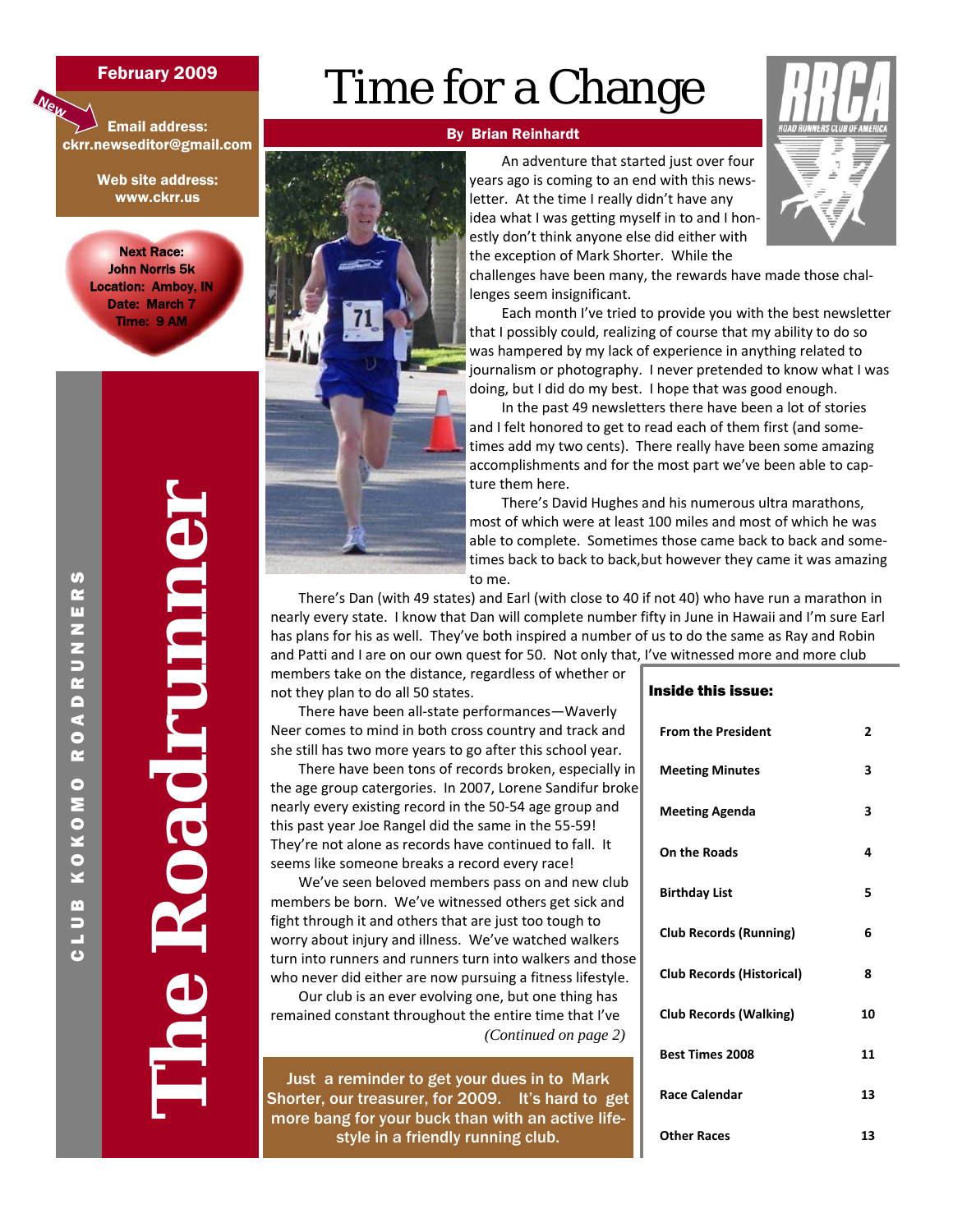

# **From the President**

# **ARRAIN**

#### Happy February CKRR Friends!

I am writing this excited because I know spring will arrive some day and this cold bitter wind will be a memory in the warm breeze. Until then I hope you are getting in your training miles bundled up outside or in comfort on the treadmill. While I am not sure how comforting a treadmill can really be as

boredom and "necessary" interruptions can occur.

As I have turned 40 so much about me has changed; a noticeable running change is the need to not wear clothes by mile two. We were on a 12 mile training run and it was 2 degrees, by mile two the clothes were off and stayed off for the reminder of the run. Running outside in this weather can be beautiful and dangerous if you do not know yourself well especially your core temperature and dressing appropriately. Be sure to dress in layers and cau‐ tion not to over dress and then be tempted to shed those clothes and become chilled. By now many of you are say‐ ing, boredom or not, the treadmill is my course for the

#### By Gina Sheets

#### winter.

One of the best things about Club Kokomo Road Run‐ ners is our feeling of family. I encourage you to come out to the award banquet this month. Sunday, February 22<sup>nd</sup> at 2:00pm will be our annual awards banquet. The loca‐ tion is the Christ Lutheran Church (corner of Zartman and Dixon in Kokomo). The best thing about this running and walking club is our unity. So many of us are united by our work, by our vacation plans, by our training, by our injury discussions, by our worship, and by eating, all because we have met somewhere at a CKRR event. This awards ban‐ quet is a great way to meet new folks and EAT. We are asking that you bring a side dish of salad, veggies, fruit, and desserts **and for those of you up to the challenge your best pot of chili**. Yes this is the annual chili cook off. Do you know your away around a chili pot? Do you have what it takes to win? The chili is voted on by all attendees and we need chili! Please bring your best batch of chili. Beverages and service ware will be provided.

Please remember your input is needed at our next club meeting. February  $9<sup>th</sup>$ , at the Half Moon Brew Pub meeting room. 5:30pm to eat and socialize and 6:30pm meeting time. Come one come all and learn about the Club.

Be safe out there – Gina

been a member. Our club is made up of a lot of very good people who care a great deal about each other and the community. That won't change.

I did a lot of praying about whether or not I wanted to step down at the end of the year and in the end the answer was always the same—it was time. Those prayers included someone who could take over the responsibilities and those prayers were answered as well in the form of Scott Riggle. I know he'll do a fabu‐ lous job as your new newsletter editor and I know you'll each give him the same support that you've given me.

I'm looking forward to spending the extra hours each month that I spent on club business with my fam‐ ily. They deserve more of my time and to the best of my ability I'll give it to them.

*(Continued from page 1)* If this kind of sounds like good‐ bye it's certainly not as I'll still be at races (hopefully with Patti and Quinn) and I'll do what I can to help Scott get acclimated to the position as well.

> I also have a ton of people to thank because this job isn't done alone by any means. I'm not going to list them in any particular order of importance, but there are a number of folks that I want to thank by name.

> Thank you to Charlie Skoog for doing so much leg work for all of us. Without you, Charlie, we wouldn't be nearly as efficient.

Thank you Mark Shorter for being the race day guru and providing re‐ sults, 50‐50, etc. at nearly every race.

Thank you Gary Jewell for provid‐ ing the web service so that we can get the newsletter out to everyone elec‐ tronically.

Thank you Ray and Robin Tetrault for providing our kids an avenue to

learn about fitness and just have plain ole fun.

Thank you Jack and Cindy Sanders for your hugs at every race that my family and I attend. Showing up for a race wouldn't be the same without them.

Thank you Will Irvin for taking on both the presidency and the Haynes Apperson, making all of our running and walking lives easier.

Thank you Scott Riggle for taking over as newsletter editor. I know you'll do a fine job.

Thanks to a number of you who have provided photos for the newslet‐ ter over the years. You know who you are.

But mostly thank my wife, Patti, who's love and patience with me was so appreciated. I spent a lot of time accomplishing the newsletter each month and she gave up that time without complaint. I love you honey.

 $\boldsymbol{\alpha}$ Page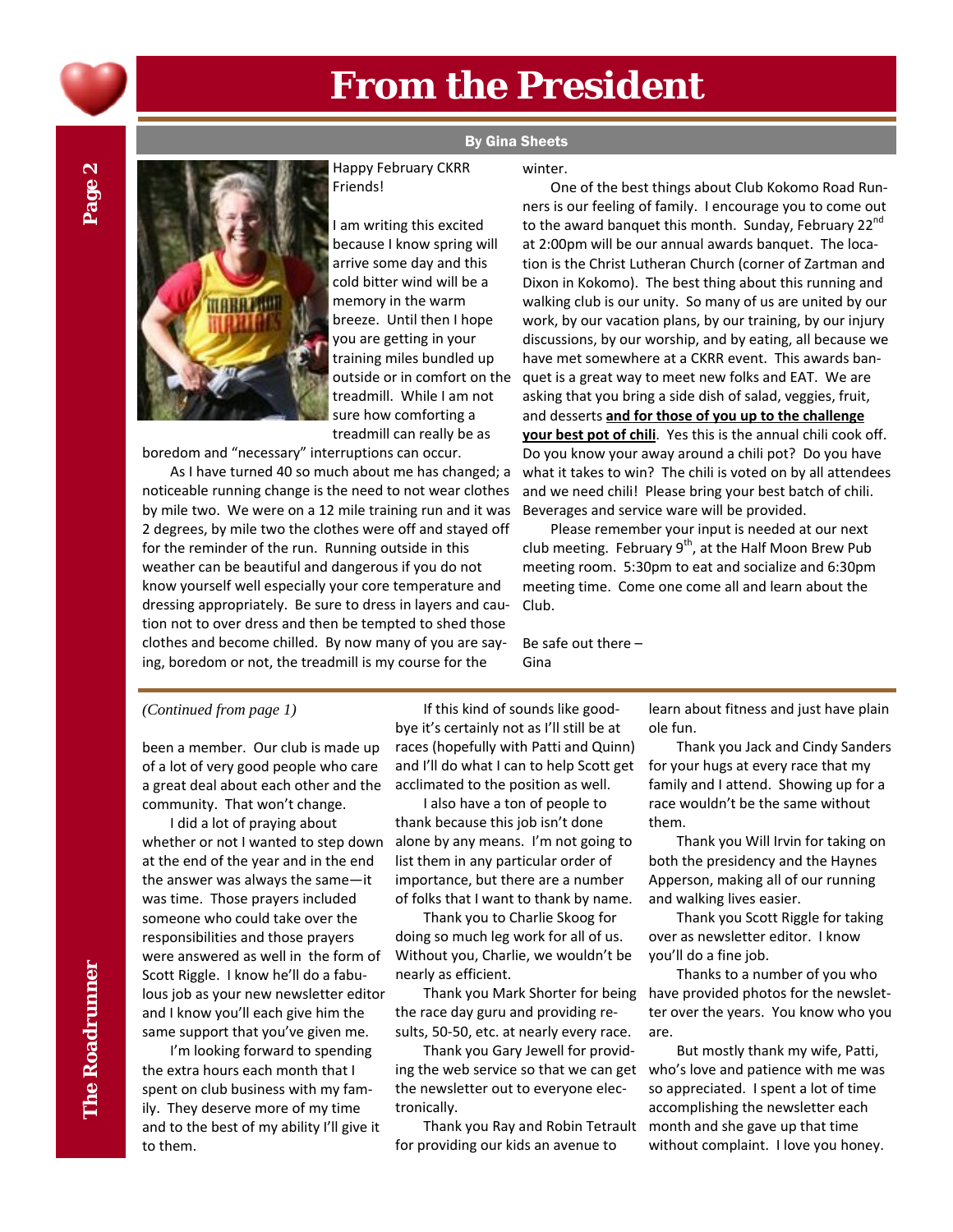# **Meeting Minutes | Meeting Agenda**

Club Kokomo Roadrunners Meeting January 12, 2008 6:30 PM

Members Present: Gina Sheets, Mark Shorter, Brian Reinhardt, Travis Sheets, Charlie Skoog, Diana Brown, Robin Cole, Doug Mankell, Ray Tetrault, Mindy Tetrault, Sylvia Burgin, Earl Strong, Steve Currens, Nicole Peel

Gina opened the meeting at 6:32 P.M.

#### REPORTS

Financial Report given by Mark Shorter – General Fund \$427.80, Cowan Fund \$1,197.05, Coyote Kids Fund \$5,566,64.

#### RACE DIRECTOR REPORTS

Charity Run Raised approximately \$2,100 for club charities Rental \$100 New Years Race

Raised approximately \$1,500 for Coyote Kids Rental cost not yet determined

#### OLD BUSINESS

Policy for use of club equipment Tabled until an inventory can be accomplished Awards Banquet Need volunteers to make chili for the chili cook‐off Everyone bring a dessert

#### NEW BUSINESS

Results of club elections President – Gina Sheets Vice President – Rebekah Moore Treasurer – Mark Shorter Newsletter Editor – Scott Riggle Chaplain – Steve Wand

#### Haynes Apperson

Ron Moore and Matt York are interested in directing race

Sam Costa

Will celebrate it's  $40<sup>th</sup>$  anniversary this year

#### Points race for the first time

Ironhorse has been canceled and Race For Grace will move to that week‐ end (July 11)

Sunrise Rotary Club will sponsor a race on April 11

Will not be a club race this year, but will be discussed in the future. Charity Run

Charlie motioned that the Charity Run move to Saturday, November 14 next year so it doesn't compete with the We Care events. Voted unanimously in favor of.

McKinley Race

Gina motioned that the McKinley Race become the We Care Race and move to Sunday, December 6. Voted unanimously in favor of. Possible change of course.

Meeting adjourned at 7:19.

Next meeting scheduled for February 9, 2009 at the Half Moon at 6:30 P.M. Social Hour begins at 5:30 P.M.

Club Kokomo Roadrunners Agenda February 9th, 2009

5:30 social hour ‐ 6:30pm meeting start

LOCATION – Half Moon Brew Pub

Welcome

**Minutes** 

Financial Report

Race Director Reports:

Upcoming Discussion on Old Ben Run/Walk Haynes Apperson Sam Costa ¼ and ½ marathon will celebrate its 40th anniversary March 28th Discussion on the request from Sunrise Rotary Club Discussion on the October Cancer Awareness Run – John Wiles RD

Old Business Preparation for the Awards Ban‐ quet – Feb. 22nd, Christ Lutheran Church, 3401 S. Dixon Road Kokomo, IN 2:00pm start Chili Cook Off

ON THE TABLE USE OF CLUB EQUIP‐ MENT/INVENTORY

New Business:

DATE OF NEXT MEETING – March 9th, 2009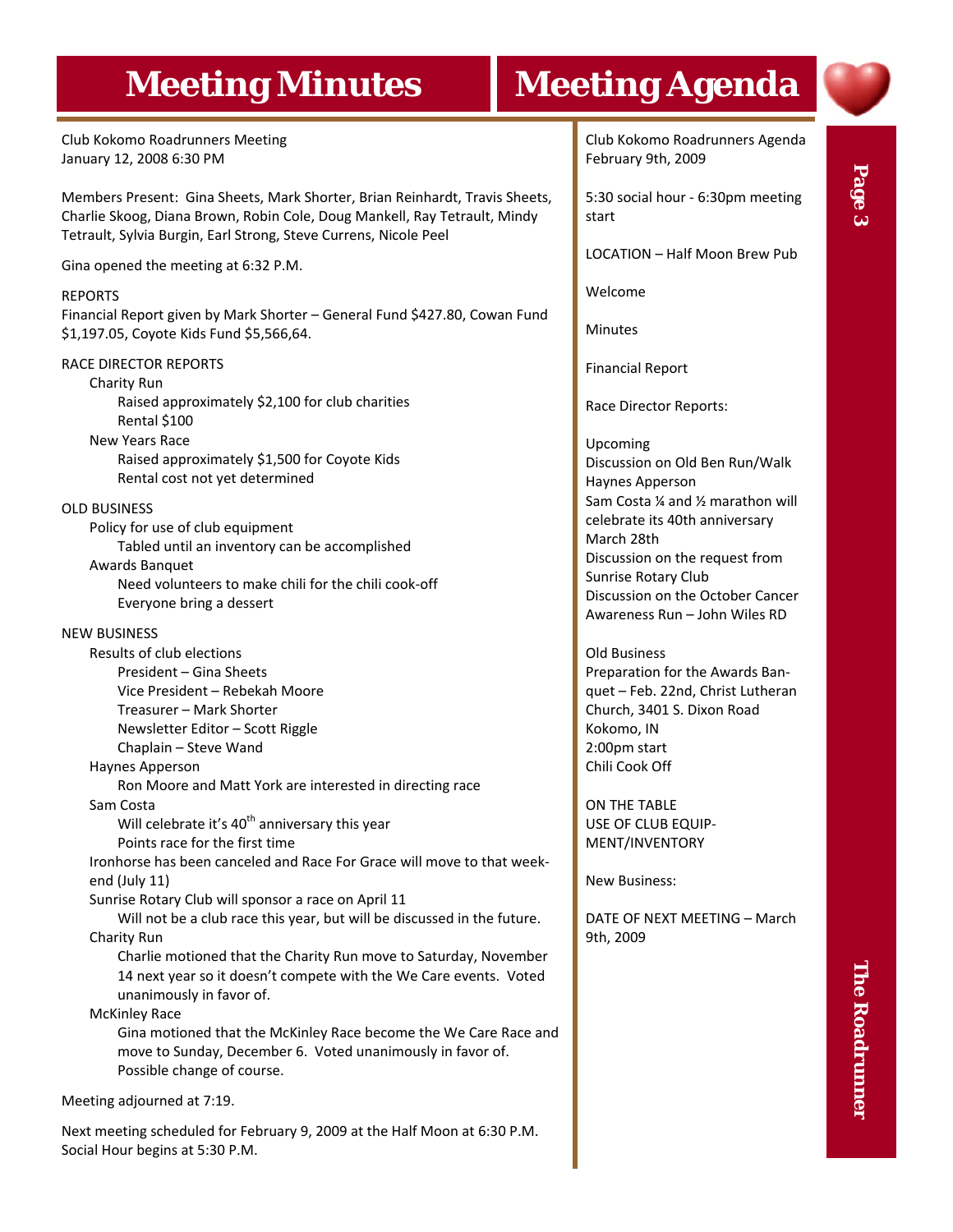

# **On the Roads**

By Johnny 'O

Page 4



**'We race be‐ cause we can!'**

> Why run or walk in the  $18^{th}$  Susan G. Komen Race for the Cure Indianapolis on April 18?

On the Komen Indy Web site (www.komenindy.org), Dana Curish, executive director of Komen Indian‐ apolis, answers that question:

"Someone recently asked me why we continue to Race. It didn't take me long to reply, as I reflected on the fact that we have hundreds of thousands of personal reasons, each one touched by the tragedy that is breast cancer.

"We Race because one in every 33 of our sisters, mothers and loved ones still dies from breast cancer. We Race because inspirational people like our Honorary Survivor, Cindy Day, depend on researchers to find new treatments to continue to live with metastatic disease. We Race to honor our loved ones who courageously lost their battle and to celebrate with our 2,000 survivor sisters in the Pink Pa‐ rade. We Race in the hope that one day we won't have to add any new names to our "In Memory Of" signs.

We Race to try and protect our chil‐ dren and grandchildren from the fears we faced with breast cancer. We Race because we haven't reached our Fin‐ ish Line yet ‐ a cure.

"Most importantly, WE RACE BECAUSE WE CAN! Each and every one of us can make a difference and save lives by raising awareness and important dollars to fund research, education, screening, and treatment. And we will continue to Race until we realize our dream of a world without the threat of breast cancer. In the end, it will be the greatest race we've ever won."

To help women, who cannot af‐ ford early diagnosis, CKers are once again asked to join Club Kokomo's Race for the Cure Team and raise money for Indy Komen grants.

Of the more than \$2.6 million raised by Komen Indy last year, 75 percent stayed in Central Indiana in the form of grants to 21 organiza‐ tions, who provided educational pro‐ grams, free breast exams, and free mammograms to women who could not pay for the exams. The other 25 percent went to the national Komen Foundation, which used the money for research.

Komen Indy's set records last year with 44,050 participants and \$2.6 million in donations. Club Kokomo

also set records with 84 team mem‐ bers and \$1,680 in donations. Capt. Jack., one of CK's team leaders, is shooting for 100 members and \$2,000 in donations this year.

Online registration is now open. There are no changes in entry fees. The base entry types include: team participant, \$23; sleep in for the Cure (entrant does not have to be present on race day, but will receive a race shirt), \$23; team survivor (a breast cancer survivor who will receive a race shirt and survivor package that includes a pink survivor shirt, hat, and bib number), \$23; and team child (8 years of age or younger entrant will not receive a race shirt but will be counted as team member), free.

In addition to one of the base entry types, a participant may select any combination of the additional entry items that include: In the Pink (entrant receives special gift for mak‐ ing an extra donation; gift can be viewed at www.komenindy.org), \$50; and competitive (entrant will receive a commemorative timing chip to keep and a special bib number, and their time will be posted), \$29.

Registering is simple. Go to www.komenindy.org. If you regis‐ tered online last year, you can log in using your username and password. If you don't remember your username

> and/or password, follow the instructions and Ko‐ men will email them to you. If you did not register online last year, select "Join a Team." Our team's name is Club Kokomo Roadrunners and Capt. Jack is the team captain. To be on Club Kokomo's Team, you have to regis‐ ter online. If you do not have a computer, contact John Wiles at (765) 438‐ 9545.

Once again, you will be



able to register additional *<sup>A</sup> Sea of Pink—Cancer Survivors abound at the Race for the Cure.*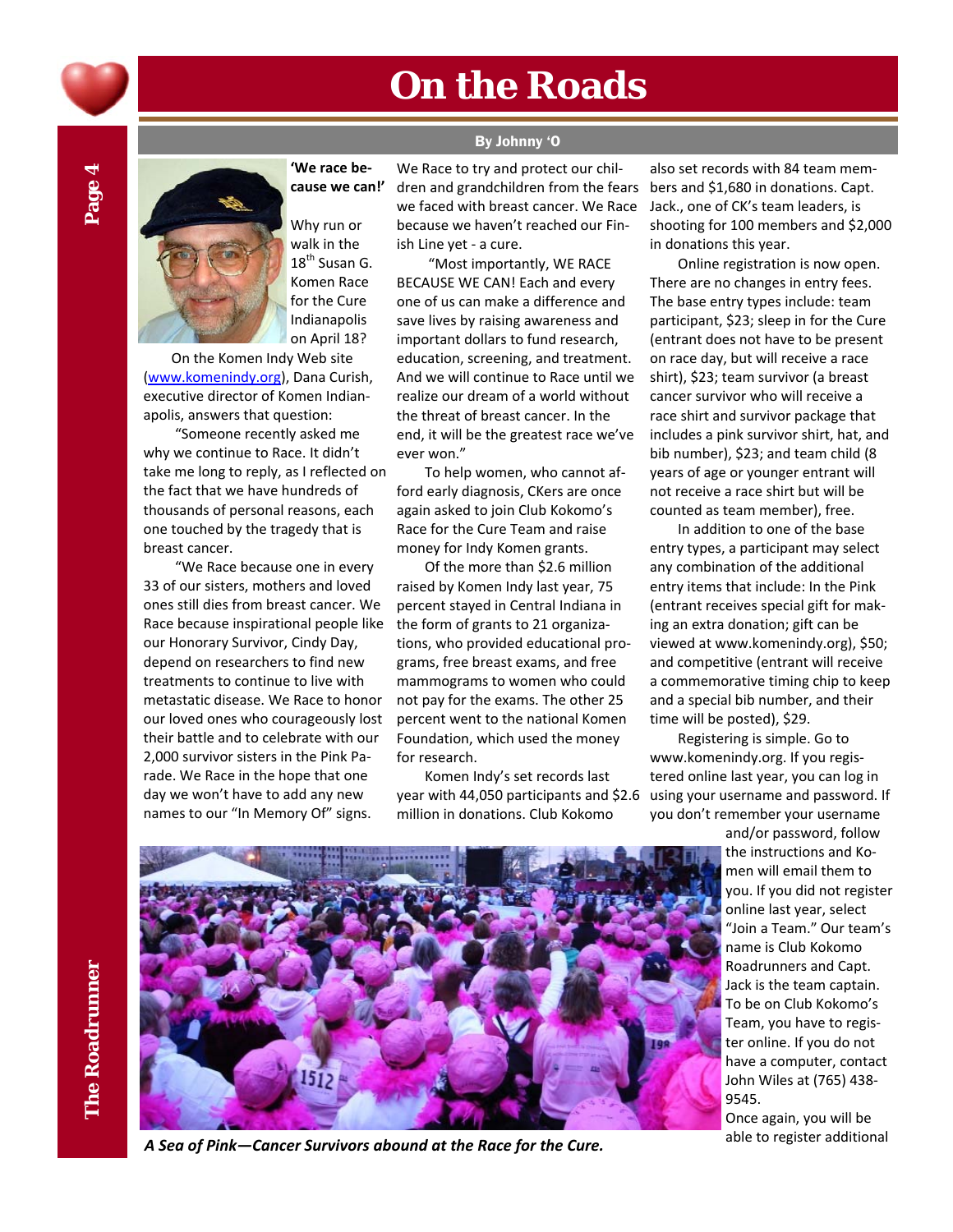## **On the Roads (continued)**

members at the same time as you register yourself. You will fill in the boxes labeled addi‐ tional family members. How‐ ever, the additional person does not have to be a "family" member for you to use this feature.

As in past years, Capt. Jack will pick up the team member race packets and distribute them April 15 prior to CK's training run in High‐ land Park.

Team registration closes March 20, so go online and help Club Kokomo and Komen Indy set records again this year.

#### **Volunteer sign‐up process**

Indy Komen also is re‐ cruiting volunteers to assist in preparing for and facilitating the 2009 race on April 18. Early Bird sign‐up at the Ko‐ men Office will be the first

opportunity to register for both pre‐ event shifts and on‐site race shifts. Early Bird sign‐up will be Feb. 14 (Saturday), 10 a.m. – 1 p.m., Land‐ mark Center, Komen Affiliate Office, 1099 North Meridian St., First Floor. All jobs listed will be open to the pub‐ lic, and each job will be filled on a first ‐come‐first‐served basis.



*Part of the Race for the Cure Group from last year.*

Starting Feb. 18 (Wednesday), Indy Komen will have all volunteer shifts listed on its website. This site will allow you to sign up, fill out your volunteer waiver, and request a shirt size. You do not need to come in to the office until race training. Visit www.komenindy.org on Feb. 18 for

more details.

If you have any questions, please contact Volunteer Registration Coor‐ dinator, Meghan Lyons (317.423.3590 / lyons.meghan@yahoo.com), or con‐ tact the Susan G. Komen for the Cure Affiliate (317.638.CURE or www.komenindy.org).

| 2/4 | <b>Dennis Ball</b> |
|-----|--------------------|
|     |                    |

- 2/5 Donny Betzner
- 2/5 Gretchen Riggle
- 2/6 Scott Pagington
- 2/6 Emily Christenson
- 2/6 Terry Townsend
- 2/9 Amber Longwith
- 2/12 Barb Millspaugh
- 2/14 Stephen Batey
- 2/15 Tyler Padgett

# **Birthday List**

- 2/16 Roxane Burrous
- 2/16 Mike Daugherty
- 2/16 Keith Hill
- 2/18 Jamie Dunlap
- 2/19 Steve Currens
- 2/19 Cory Jackson
- 2/19 John Norris
- 2/20 Stella Rood
- 2/21 Shannon Reinagle
- 2/22 Mike Williams



- 2/23 Sally Freeman
- 2/23 Kaylee Perkins
- 2/23 Brayden York
- 2/24 Dan Lutes
- 2/28 Jayne Hiatt
- 2/28 Shelby Revils

*Happy birthday from Club Kokomo!*

<u>Fine</u>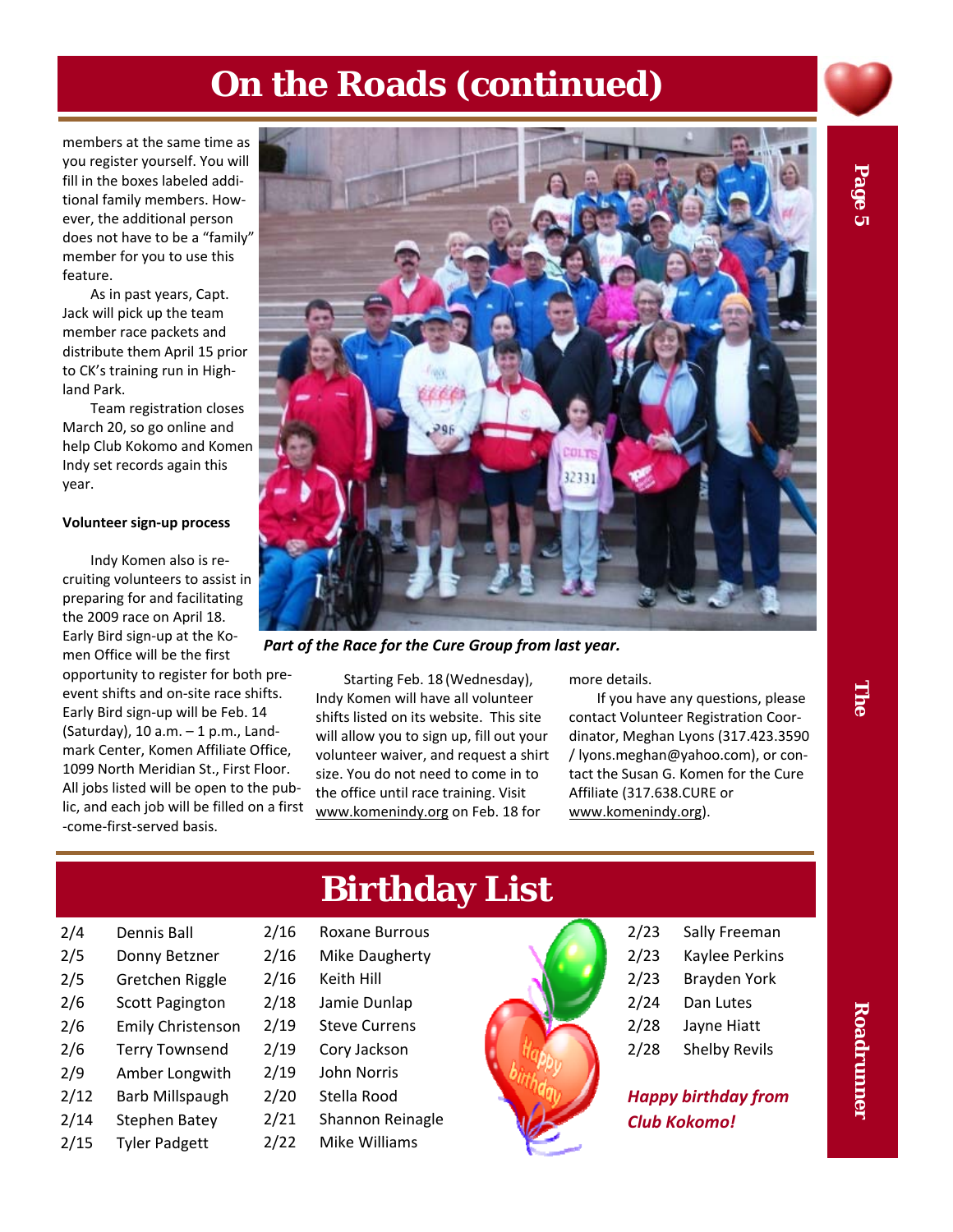

# **Running Club Records**

|                       | 1 Mile    |                       |       | $0 - 12$  | <b>Waverly Neer</b>    | 19:25 | 30-34     | Karlene Herrell        | 22:53 |
|-----------------------|-----------|-----------------------|-------|-----------|------------------------|-------|-----------|------------------------|-------|
|                       |           |                       |       | 13-19     |                        |       |           |                        | 23:51 |
|                       |           |                       |       |           | <b>Waverly Neer</b>    | 17:58 | 35-39     | <b>Heather Weber</b>   |       |
| $\bullet$             | Women     |                       |       | $20 - 24$ | Christan Bahler        | 18:15 | 40-44     | Carla Yerkes           | 26:04 |
|                       | $0 - 12$  | Aubrey Jackson        | 9:32  | 25-29     | Robyn Pagington 19:18  |       | 45-49     | Carla Yerkes           | 27:39 |
|                       | 13-19     | Stephanie Miller 5:45 |       | 30-34     | Karlene Herrell        | 18:15 | 50-54     | Lorene Sandifur        | 31:15 |
| Page                  | $20 - 24$ | Megan Tetrault        | 7:08  | 35-39     | <b>Heather Weber</b>   | 18:22 | 55-59     | Doris Griffith         | 33:11 |
|                       | 25-29     | Allison Irvin         | 6:35  | 40-44     | Angie Minnefield 21:34 |       | 60-64     | Kathy Murdoch          | 34:25 |
|                       | 30-34     | Darci York            | 7:56  | 45-49     | Lien Koztecki          | 21:11 |           |                        |       |
|                       | 35-39     | Roxane Osborn         | 6:25  | 50-54     | Lorene Sandifur 23:04  |       | Men       |                        |       |
|                       | 40-44     | Lorene Sandifur       | 6:51  | 55-59     | Joyce Pennycoff 26:43  |       | $0 - 12$  | Jarred Hall            | 24:16 |
|                       |           |                       |       |           |                        |       |           |                        |       |
|                       | 45-49     | Roxane Burrous        | 7:14  | 60-64     | Kathy Murdoch          | 26:58 | 13-19     | Jeremy Grams           | 20:30 |
|                       | 50-54     | <b>Robin Tetault</b>  | 8:00  |           |                        |       | $20 - 24$ | Luke Baker             | 20:50 |
|                       | 55-59     | Joyce Pennycoff 7:49  |       | Men       |                        |       | 25-29     | Kevin Forgrave         | 20:48 |
|                       | 60-64     | Kathy Murdoch         | 7:48  | $0 - 12$  | <b>Jarred Hall</b>     | 18:27 | 30-34     | Kevin Forgrave         | 20:26 |
|                       | 65-69     | Sylvia Burgin         | 11:53 | 13-19     | <b>Bryan Phillips</b>  | 15:15 | 35-39     | David Gardner          | 20:53 |
|                       | $70+$     |                       |       | $20 - 24$ | <b>Bryan Phillips</b>  | 15:34 | 40-44     | Gary Romesser          | 20:01 |
|                       |           |                       |       | 25-29     | Kevin Forgrave         | 15:51 | 45-49     | <b>Byron Bundrent</b>  | 22:52 |
|                       | Men       |                       |       | 30-34     | Kevin Forgrave         | 15:36 | 50-54     | <b>Chuck Masters</b>   | 23:49 |
|                       | $0 - 12$  | <b>Waylon Coulter</b> | 5:50  | 35-39     | David Gardner          | 15:55 | 55-59     | Joe Rangel             | 24:03 |
|                       | 13-19     | Jeremy Grams          | 4:54  | 40-44     | David Gardner          | 15:50 | 60-64     | John Norris            | 26:26 |
|                       | $20 - 24$ | <b>Bryan Phillips</b> | 4:36  | 45-49     |                        | 17:18 | 65-69     | <b>Bill Heck</b>       | 29:07 |
|                       |           |                       |       |           | <b>Byron Bundrent</b>  |       |           |                        |       |
|                       | 25-29     | Kevin Forgrave        | 4:52  | 50-54     | <b>Chuck Masters</b>   | 18:01 | $70+$     | <b>Bill Heck</b>       | 34:32 |
|                       | 30-34     | Kenny Bennett         | 4:56  | 55-59     | Joe Rangel             | 18:47 |           |                        |       |
|                       | 35-39     | <b>Byron Bundrent</b> | 4:50  | 60-64     | John Norris            | 20:24 | 8k        |                        |       |
|                       | 40-44     | Earl Strong           | 5:19  | 65-69     | <b>Bill Heck</b>       | 22:00 |           |                        |       |
|                       | 45-49     | Dana Neer             | 5:07  | $70+$     | <b>Bill Heck</b>       | 25:33 | Women     |                        |       |
|                       | 50-54     | Jeff Cardwell         | 5:55  |           |                        |       | 13-19     | Tonya Buffum           | 33:35 |
|                       | 55-59     | Joe Rangel            | 5:38  | 6k        |                        |       | $20 - 24$ | <b>Allison Traver</b>  | 40:04 |
|                       | 60-64     | <b>Bill Heck</b>      | 6:18  |           |                        |       | 25-29     | Allison Irvin          | 51:43 |
|                       | 65-69     | Stan Shuey            | 6:55  | Women     |                        |       | 30-34     | <b>Heather Weber</b>   | 33:44 |
|                       | $70+$     | <b>Bill Heck</b>      | 7:39  | $0 - 12$  | <b>Missy Tetrault</b>  | 36:12 | 35-39     | Lisa Jones             | 40:53 |
|                       |           |                       |       | 13-19     | Christan Bahler        | 26:00 | 40-44     | Lorene Sandifur        | 39:51 |
|                       | 3 Mile    |                       |       | $20 - 24$ | Jill Pennycoff         | 39:48 | 45-49     | Lien Koztecki          | 37:04 |
|                       |           |                       |       | 25-29     | Lisa Stucker           | 39:34 | 50-54     | Rhenda Acton           | 43:48 |
|                       | Women     |                       |       | 30-34     | Tami Moore             | 32:45 | 55-59     | Lien Koztecki          | 45:42 |
|                       | 13-19     | Sarah Bauson          | 23:21 |           |                        |       |           |                        |       |
|                       |           |                       |       | 35-39     | Sue Gibson             | 37:28 |           |                        |       |
|                       | $20 - 24$ | Grace Bauson          | 23:50 | 40-44     | Roxane Osborn          | 29:57 | Men       |                        |       |
|                       | 30-34     | Tami Moore            | 25:23 | 45-49     | Robin Tetrault         | 36:50 | 13-19     | Jeff Dwiggins          | 29:53 |
|                       | 35-39     | Gina Sheets           | 23:47 | 50-54     | Lien Koztecki          | 34:47 | $20 - 24$ | Seth Daugherty         | 29:33 |
|                       | 40-44     | Patti Reinhardt       | 24:17 |           |                        |       | 25-29     | <b>Howard Harrell</b>  | 28:52 |
|                       | 45-49     | Cassie Bauson         | 24:20 | Men       |                        |       | 30-34     | Brian Reinhardt        | 30:29 |
|                       | 50-54     | Joyce Pennycoff 24:32 |       | $0 - 12$  | <b>Jarred Hall</b>     | 27:04 | 35-39     | Scott Colford          | 27:54 |
|                       |           |                       |       | 13-19     | Dickie Bishop          | 22:35 | 40-44     | Gary Jewell            | 29:54 |
|                       | Men       |                       |       | $20 - 24$ | Daniel McGill          | 23:06 | 45-49     | <b>Byron Bundrent</b>  | 28:39 |
|                       | $0 - 12$  | Brandon Sheline 20:55 |       | 25-29     | Scott Colford          | 22:59 | 50-54     | <b>Chuck Masters</b>   | 34:57 |
|                       | 13-19     | Matthew Robertson     |       | 30-34     | Scott Colford          | 22:39 | 55-59     | Joe Rangel             | 32:25 |
|                       |           | 18:20                 |       | 35-39     | Gary Jewell            | 22:17 | 60-64     | <b>Bill Heck</b>       | 37:28 |
|                       | 25-29     | William Irvin         | 19:00 | 40-44     | Ken Swinehart          | 27:15 | 65-69     | Ernie Strawn           | 40:18 |
|                       | 30-34     | <b>Scott Colford</b>  | 16:05 | 45-49     | Charlie Skoog          | 27:35 | $70+$     | <b>Bill Heck</b>       | 51:23 |
|                       |           |                       |       |           |                        |       |           |                        |       |
|                       | 35-39     | <b>Tony Campbell</b>  | 20:23 | 50-54     | Charlie Skoog          | 26:09 |           |                        |       |
|                       | 40-44     | Gary Jewell           | 16:51 | 55-59     | Jim Burrous            | 32:38 | 5 Mile    |                        |       |
|                       | 45-49     | Ray Tetrault          | 21:59 | 60-64     | Ken Huston             | 42:02 |           |                        |       |
|                       | 50-54     | Charlie Skoog         | 20:47 | 65-69     | <b>Bob Cupp</b>        | 39:31 | Women     |                        |       |
| <b>The Roadrunner</b> | 55-59     | <b>Tom Miklik</b>     | 23:09 |           |                        |       | $0 - 12$  | Kayla Reinagle         | 49:22 |
|                       | 60-64     | Stan Shuey            | 24:54 | 4 Mile    |                        |       | 13-19     | Tonya Buffum           | 31:37 |
|                       | 65-69     | John Norris           | 23:44 |           |                        |       | $20 - 24$ | Christan Bahler        | 32:24 |
|                       | $70+$     | Milt Brown            | 34:21 | Women     |                        |       | 25-29     | Kelly Wright           | 34:32 |
|                       |           |                       |       | $0 - 12$  | <b>Waverly Neer</b>    | 26:34 | 30-34     | Maggie Kuhlman 33:17   |       |
|                       | 5k        |                       |       | 13-19     | Leslie Carden          | 23:40 | 35-39     | <b>Heather Weber</b>   | 30:27 |
|                       |           |                       |       | $20 - 24$ | Christan Bahler        | 25:00 | 40-44     | Michelle Hollingsworth |       |
|                       | Women     |                       |       | 25-29     | Robyn Pagington 24:09  |       |           | 37:22                  |       |
|                       |           |                       |       |           |                        |       |           |                        |       |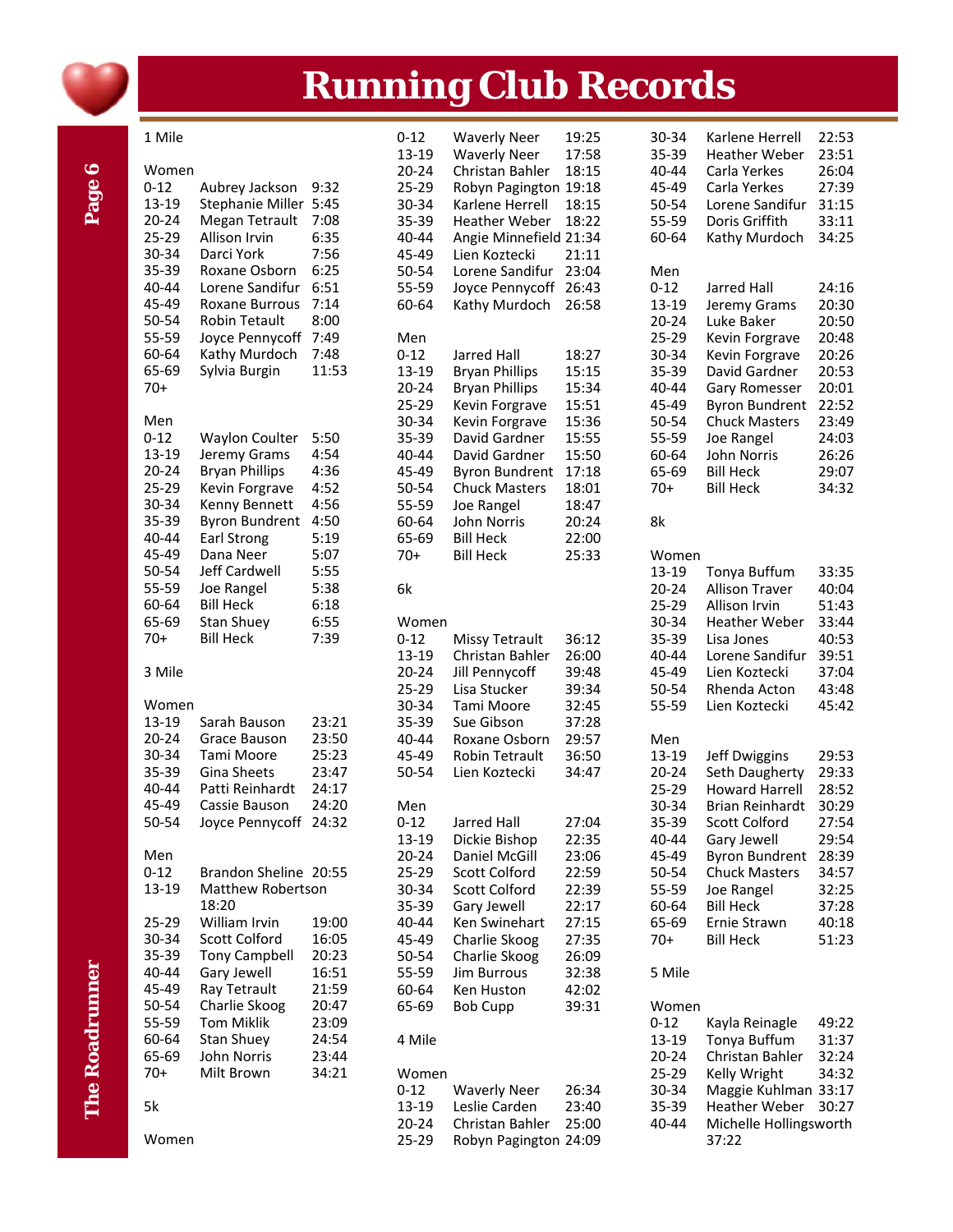# **Running Club Records (continued)**

| 45-49    | Lien Koztecki                   | 35:41   | 45-49     | <b>Eric Mathew</b>      | 50:34   | <b>Half Marathon</b> |                                 |         |
|----------|---------------------------------|---------|-----------|-------------------------|---------|----------------------|---------------------------------|---------|
| 50-54    | Lorene Sandifur                 | 40:23   | 50-54     | Mike Deardorff          | 58:48   |                      |                                 |         |
| 55-59    | Lien Koztecki                   | 45:13   | 55-59     | Charlie Skoog           | 52:07   | Women                |                                 |         |
| 60-64    | Kathy Murdoch                   | 44:50   | 60-64     | Jim Burrous             | 1:08:30 | $0 - 12$             | Victoria Christenson<br>2:43:52 |         |
|          |                                 |         | 65-69     | Stan Shuey              | 1:00:49 |                      |                                 |         |
| Men      |                                 |         |           |                         |         | 13-19                | Michelle Faulkner               |         |
| $0 - 12$ | Brandon Sheline 32:22           |         | 15k       |                         |         |                      | 1:45:59                         |         |
| 13-19    | David Graves                    | 25:42   |           |                         |         | $20 - 24$            | Jill Pennycoff                  | 1:42:41 |
| 20-24    | Josh Daugherty                  | 27:35   | Women     |                         |         | 25-29                | Robyn Pagington 1:30:22         |         |
| 25-29    | <b>Scott Colford</b>            | 26:56   | 13-19     | Tonya Buffum            | 1:00:18 | 30-34                | Karlene Herrell                 | 1:19:04 |
| 30-34    | <b>Scott Colford</b>            | 26:07   | 25-29     | Kelly Wright            | 1:09:09 | 35-39                | Karlene Herrell                 | 1:23:25 |
| 35-39    | Kenny Bennett                   | 26:30   | 30-34     | Karlene Herrell         | 57:56   | 40-44                | Carla Yerkes                    | 1:30:43 |
| 40-44    | Gary Jewell                     | 28:17   | 35-39     | <b>Heather Weber</b>    | 59:03   | 45-49                | Carla Yerkes                    | 1:32:47 |
| 45-49    | <b>Byron Bundrent</b>           | 29:12   | 40-44     | Roxane Burrous          | 1:17:20 | 50-54                | Lorene Sandifur                 | 1:50:22 |
| 50-54    | <b>Chuck Masters</b>            | 30:07   | 45-49     | Lien Koztecki           | 1:10:29 | 55-59                | Shirley Wilson                  | 2:06:49 |
| 55-59    | Joe Rangel                      | 31:00   | 50-54     | Lorene Sandifur         | 1:18:50 | 60-64                | Doris Griffith                  | 2:11:05 |
| 60-64    | <b>Bill Heck</b>                | 35:05   |           |                         |         |                      |                                 |         |
| 65-69    | <b>Bill Heck</b>                | 37:49   | Men       |                         |         | Men                  |                                 |         |
| 70+      | <b>Bill Heck</b>                | 43:25   | $0 - 12$  | Brandon Sheline 1:04:43 |         | $0 - 12$             | Jesse Bauson                    | 2:08:23 |
|          |                                 |         | 13-19     | Pat Pollard             | 54:10   | 13-19                | John Ely                        | 1:15:02 |
| 10k      |                                 |         | $20 - 24$ | Seth Daugherty          | 55:48   | $20 - 24$            | Seth Daugherty                  | 1:22:05 |
|          |                                 |         | 25-29     | <b>Scott Colford</b>    | 50:45   | 25-29                | Scott Colford                   | 1:12:57 |
| Women    |                                 |         | 30-34     | Kevin Forgrave          | 50:29   | 30-34                | Kenny Bennett                   | 1:12:21 |
| 13-19    | Michelle Faulkner               |         | 35-39     | David Gardner           | 50:26   | 35-39                | <b>Scott Colford</b>            | 1:12:27 |
|          | 41:28                           |         | 40-44     | Brian Reinhardt         | 57:17   | 40-44                | Gary Romesser                   | 1:10:04 |
| 20-24    | <b>Allison Traver</b>           | 52:58   | 45-49     | <b>Rick Stucker</b>     | 1:01:15 | 45-49                | <b>Byron Bundrent</b>           | 1:19:33 |
| 25-29    | Michelle Clendenning            |         | 50-54     | Charlie Skoog           | 1:05:08 | 50-54                | <b>Chuck Masters</b>            | 1:26:01 |
|          | 49:01                           |         | 55-59     | John Norris/Joe Rangel  |         | 55-59                | Joe Rangel                      | 1:28:51 |
| 30-34    | Karlene Herrell                 | 37:12   |           | 1:00:35                 |         | 60-64                | John Norris                     | 1:37:51 |
| 35-39    | <b>Heather Weber</b>            | 38:14   | 60-64     | Dick Sims               | 1:06:03 | 65-69                | <b>Bill Heck</b>                | 1:48:57 |
| 40-44    | Michelle Hollingsworth<br>48:31 |         | 65-69     | John Norris             | 1:18:58 | $70+$                | Glenn Artis                     | 2:54:27 |
| 45-49    | Lien Koztecki                   | 45:00   | 10 Mile   |                         |         | Marathon             |                                 |         |
| 50-54    | Lorene Sandifur 50:36           |         |           |                         |         |                      |                                 |         |
|          |                                 |         | Women     |                         |         | Women                |                                 |         |
| Men      |                                 |         | $13-19$   | Leslie Carden           | 1:05:48 | 13-19                | <b>Missy Tetrault</b>           | 5:07:55 |
| $0 - 12$ | Brandon Sheline 45:25           |         | $20 - 24$ | Jill Pennycoff          | 1:28:42 | $20 - 24$            | Jill Pennycoff                  | 3:55:22 |
| 13-19    | David Graves                    | 32:43   | 25-29     | Kelly Wright            | 1:15:09 | 25-29                | Robyn Pagington 3:08:03         |         |
| 20-24    | Eric Jun                        | 48:32   | 30-34     | <b>Heather Weber</b>    | 1:08:01 | 30-34                | Karlene Herrell                 | 2:56:58 |
| 25-29    | <b>Scott Colford</b>            | 32:52   | 35-39     | <b>Heather Weber</b>    | 1:06:48 | 35-39                | Roxane Osborn                   | 3:24:00 |
| 30-34    | Kevin Forgrave                  | 32:30   | 40-44     | Roxane Osborn           | 1:19:27 | 40-44                | Roxane Osborn                   | 3:24:55 |
| 35-39    | Kenny Bennett                   | 33:27   | 45-49     | Lien Koztecki           | 1:16:11 | 45-49                | Carla Yerkes                    | 3:31:41 |
| 40-44    | David Gardner                   | 34:33   | 50-54     | Shirley Wilson          | 1:25:10 | 50-54                | Shirley Wilson                  | 4:13:20 |
| 45-49    | Charlie Skoog                   | 40:05   | 55-59     | Lien Koztecki           | 1:32:25 | 55-59                | Sue Smock                       | 5:23:41 |
| 50-54    | <b>Bill Bennett</b>             | 42:22   |           |                         |         |                      |                                 |         |
| 55-59    | Joe Rangel                      | 39:35   | Men       |                         |         | Men                  |                                 |         |
| 60-64    | John Norris                     | 42:25   | $0 - 12$  | Brandon Sheline 1:16:50 |         | 13-19                | David Yoder                     | 3:46:24 |
| 65-69    | Ed Krull                        | 53:52   | 13-19     | Josh Daugherty          | 1:02:03 | 25-29                | Scott Colford                   | 2:31:06 |
|          |                                 |         | $20 - 24$ | Scott Stucker           | 1:14:02 | 30-34                | <b>Scott Colford</b>            | 2:29:53 |
| 7 Mile   |                                 |         | 25-29     | Scott Colford           | 55:54   | 35-39                | Scott Colford                   | 2:33:31 |
|          |                                 |         | 30-34     | Scott Colford           | 56:21   | 40-44                | <b>Terry Fletcher</b>           | 2:48:19 |
|          |                                 |         | 35-39     | <b>Scott Colford</b>    | 55:24   | 45-49                | <b>Rex Piercy</b>               | 3:10:04 |
| Women    | Justine Eads                    |         | 40-44     | Gary Romesser           | 58:21   | 50-54                | <b>Chuck Masters</b>            | 3:13:40 |
| 25-29    |                                 | 1:07:16 | 45-49     | <b>Brian Reinhardt</b>  | 1:03:57 | 55-59                | James Schneider 3:36:00         |         |
| 35-39    | Gina Sheets                     | 57:19   | 50-54     | <b>Chuck Masters</b>    | 1:07:17 | 60-64                | James Schneider 3:34:13         |         |
| 40-44    | Patti Reinhardt                 | 1:03:06 | 55-59     | Joe Rangel              | 1:07:15 | 65-69                | John Norris                     | 3:56:54 |
| 45-49    | Roxane Burrous                  | 57:49   |           |                         |         |                      |                                 |         |
| 50-54    | Lorene Sandifur 58:25           |         | 60-64     | John Norris             | 1:12:07 |                      |                                 |         |
|          |                                 |         | 65-69     | <b>Bill Heck</b>        | 1:20:02 |                      |                                 |         |
| Men      |                                 |         |           |                         |         |                      |                                 |         |
| 25-29    | Mark Eads                       | 1:06:01 |           |                         |         |                      |                                 |         |

‐34 Will Irvin 47:57

Page 7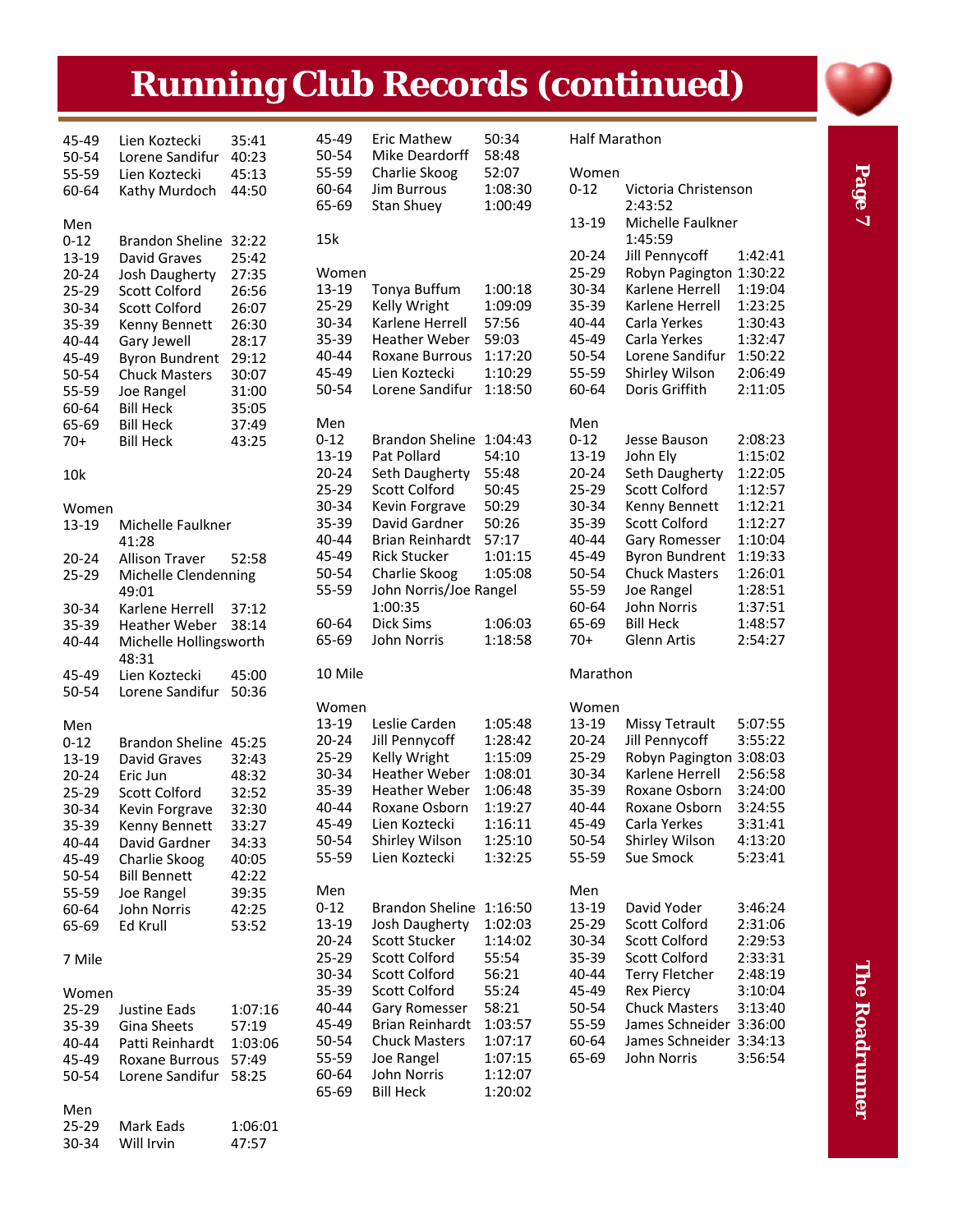

# **Historical Running Club Records**

Prior to January 1, 1994, our age group records were based on ten year increments. In January 1994 Club Kokomo decided to change to 5 year age groups, add some age groups, and not to convert the previous records to the new groups with the exception of the 0-19 age group which did not change at that time. **The previous records were designated to be maintained as part of our historical documents.**

| 1 Mile    |                           |                | 30-39             | Maggie Kuhlman 25:43    |       | Men       |                            |         |
|-----------|---------------------------|----------------|-------------------|-------------------------|-------|-----------|----------------------------|---------|
|           |                           |                | $40+$             | Lien Koztecki           | 25:51 | $0 - 19$  | David Graves               | 32:43   |
| Women     |                           |                |                   |                         |       | $20 - 29$ | Mike Slaubaugh             | 31:58   |
| $0 - 19$  | Jill Pennycoff            | 7:02           | Men               |                         |       | 30-39     | Kenny Bennett              | 33:26   |
| 30-39     | Lorene Sandifur 6:54      |                | $0 - 19$          | Gary Jewell             | 20:37 | 40-49     | John Pacourek              | 34:26   |
| $40+$     | Rhenda Matchett 6:39      |                | 20-29             | Mark Bilodeau           | 19:42 | $50+$     | <b>Bill Heck</b>           | 36:18   |
|           |                           |                | 30-39             | David Gardner           | 20:19 |           |                            |         |
| Men       |                           |                | 40-49             | John Pacourek           | 20:12 | 7 Mile    |                            |         |
| $0 - 19$  | Casey Cline               | 6:07           | $50+$             | John Norris             | 22:24 |           |                            |         |
| $20 - 29$ | Michael Graham 6:11       |                |                   |                         |       | Men       |                            |         |
| 30-39     | David Gardner             | 5:04           | 8k                |                         |       | $0 - 19$  | Pat Pollard                | 44:56   |
| 40-49     | Mark Shorter              | 5:38           |                   |                         |       | 30-39     | David Smiley               | 40:05   |
| $50+$     | <b>Bill Heck</b>          | 6:02           | Women             |                         |       | 40-49     | George Miller              | 52:52   |
|           |                           |                | $0 - 19$          | Tonya Buffum            | 33:35 |           |                            |         |
| 3 Mile    |                           |                | 20-29             | Maggie Kuhlman 33:35    |       | 15k       |                            |         |
|           |                           |                | 30-39             | Maggie Kuhlman 33:42    |       |           |                            |         |
| Women     |                           |                | $40+$             | Shirley Wilson          | 33:38 | Women     |                            |         |
| $20 - 29$ | Julia Spane               | 22:30          |                   |                         |       | $0 - 19$  | Tonya Buffum               | 1:00:18 |
| 30-39     | <b>Betty Oliphant</b>     | 21:29          | Men               |                         |       | 20-29     | Karlene Herrell            | 57:05   |
|           |                           |                | $0 - 19$          | Jeff Dwiggins           | 29:53 | 30-39     | Tina Root                  | 59:56   |
| Men       |                           |                | 20-29             | Mike Slaubaugh          | 26:08 | $40+$     | Lien Koztecki              | 1:04:22 |
| $0 - 19$  | <b>Travis Sandifur</b>    | 22:21          | 30-39             | Kenny Bennett           | 27:10 |           |                            |         |
| 20-29     | Mike Slaubaugh            | 15:00          | 40-49             | John Pacourek           | 27:33 | Men       |                            |         |
| 30-39     | <b>Greg Townsend</b>      | 16:42          | $50+$             | <b>Bill Heck</b>        | 29:47 | $0 - 19$  | Pat Pollard                | 54:10   |
| 40-49     | George Devine             | 17:34          |                   |                         |       | 20-29     | Kenny Bennett              | 49:19   |
| $50+$     | Don Middleton             | 22:22          | 5 Mile            |                         |       | 30-39     | Kenny Bennett              | 50:27   |
|           |                           |                |                   |                         |       | 40-49     | John Pacourek              | 53:57   |
| 5k        |                           |                | Women             |                         |       | $50+$     | <b>Bill Heck</b>           | 57:27   |
|           |                           |                | $0 - 19$          | Tonya Buffum            | 31:37 |           |                            |         |
| Women     |                           |                | 20-29             | Karlene Erickson 29:34  |       | 16k       |                            |         |
| $0 - 19$  | Sarah Wiehe               | 20:05          | 30-39             | Shirley Wilson          | 33:53 |           |                            |         |
| $20 - 29$ | Karlene Herrell           | 17:31          | $40+$             | Lien Koztecki           | 34:30 | Women     |                            |         |
| 30-39     | Maggie Kuhlman 19:51      |                |                   |                         |       | 30-39     | Rhenda Matchett 1:20:26    |         |
| $40+$     | Shirley Wilson            | 20:28          | Men               |                         |       | $40+$     | Lien Koztecki              | 1:13:50 |
|           |                           |                | $0 - 19$          | David Graves            | 25:42 |           |                            |         |
| Men       |                           |                | 20-29             | Mark Bilodeau           | 25:20 | Men       |                            |         |
| $0 - 19$  |                           | 16:19          | 30-39             | Kenny Bennett           | 26:37 | $0 - 19$  | Richard Vandervort 1:08:07 |         |
| $20 - 29$ | John Ely<br>Mark Bilodeau |                | 40-49             | John Pacourek           | 27:28 | $20 - 29$ | Kenny Bennett              | 55:58   |
| 30-39     | Kenny Bennett             | 15:29<br>15:51 | $50+$             | <b>Bill Heck</b>        | 28:51 | 30-39     | Kenny Bennett              | 56:38   |
| 40-49     | John Pacourek             | 16:33          |                   |                         |       | 40-49     | Ricke Stucker              | 1:02:08 |
| $50+$     | <b>Bill Heck</b>          | 17:47          | 10k               |                         |       | $50+$     | <b>Bill Heck</b>           | 1:04:53 |
|           |                           |                |                   |                         |       |           |                            |         |
|           |                           |                |                   |                         |       | 10 Mile   |                            |         |
| 4 Mile    |                           |                | Women<br>$0 - 19$ | Michelle Faulkner 41:28 |       |           |                            |         |
| Women     |                           |                | 20-29             | Karlene Herrell         | 36:33 | Women     |                            |         |
| $0 - 19$  | Michelle Faulkner         |                | 30-39             | Tina Root               | 38:16 | 30-39     | Jennie Roundtree1:14:27    |         |
|           | 24:19                     |                | $40+$             | Shirley Wilson          | 43:23 | $40+$     | Lien Koztecki              | 1:16:22 |
| 20-29     | Karlene Herrell           | 21:39          |                   |                         |       |           |                            |         |
|           |                           |                |                   |                         |       |           |                            |         |

Page 8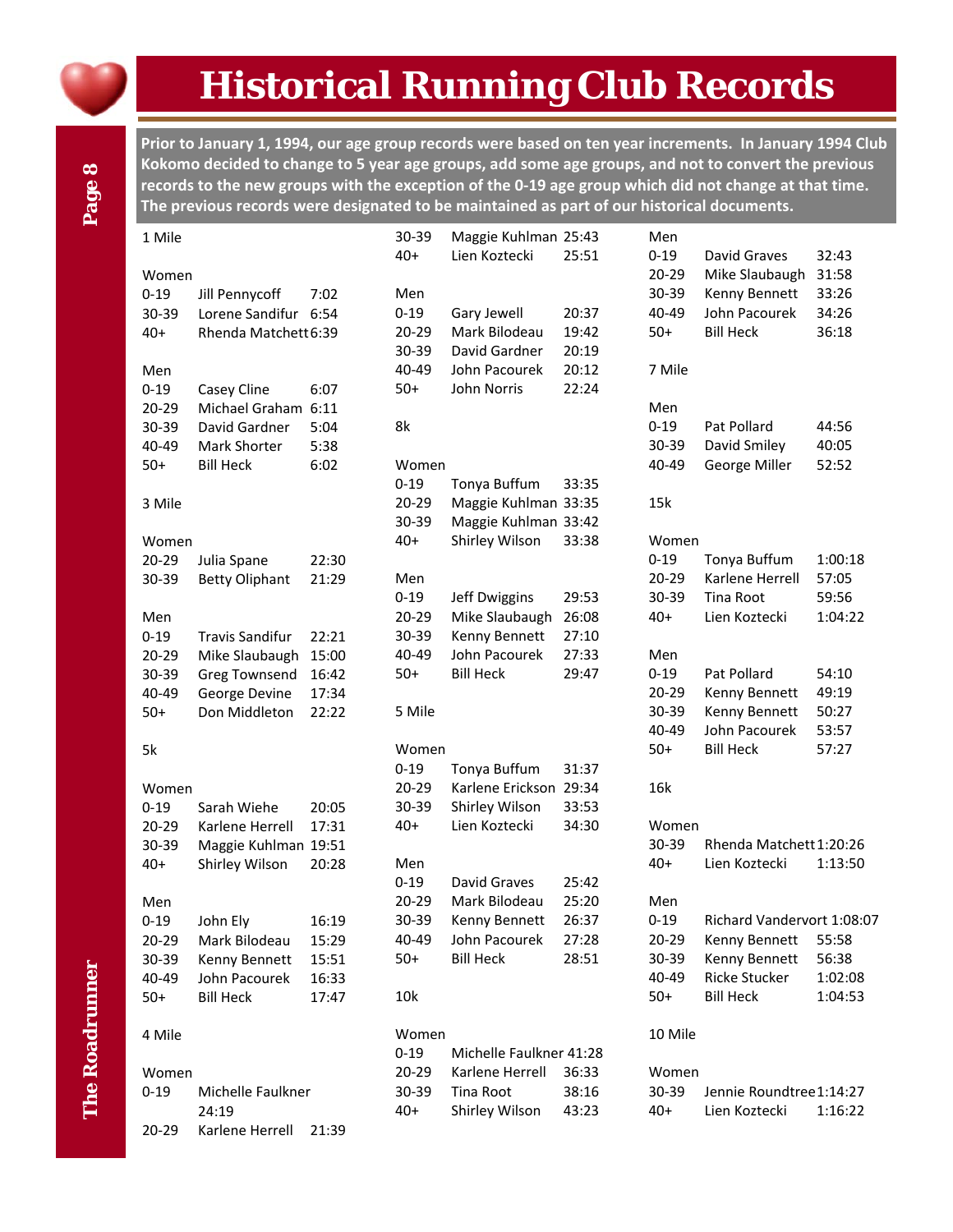# **Historical Records (continued)**

| Men<br>$0 - 19$<br>$20 - 29$ | Matt Carter<br>Mark Bilodeau | 1:16:46<br>53:51 | Women<br>$0 - 19$<br>$20 - 29$ | Michelle Faulkner 1:45:59<br>Karlene Herrell | 1:19:17 | $30 - 39$<br>40-49 | <b>Ricke Stucker</b><br>Jim Schneider | 1:41:45<br>1:52:56 |
|------------------------------|------------------------------|------------------|--------------------------------|----------------------------------------------|---------|--------------------|---------------------------------------|--------------------|
| $30 - 39$                    | <b>Terry Fletcher</b>        | 55:15            | $30 - 39$                      | Tina Root                                    | 1:26:55 | Marathon           |                                       |                    |
| 40-49                        | <b>Ricke Stucker</b>         | 1:04:05          | 40+                            | Lien Koztecki                                | 1:35:39 |                    |                                       |                    |
| $50+$                        | John Norris                  | 1:07:44          |                                |                                              |         | Women              |                                       |                    |
|                              |                              |                  | Men                            |                                              |         | $0 - 19$           | Nancy Blackowiak 5:14:30              |                    |
| 20 <sub>k</sub>              |                              |                  | $0 - 19$                       | John Elv                                     | 1:15:02 | $20 - 29$          | Shannon Flannery 3:06:00              |                    |
|                              |                              |                  | $20 - 29$                      | Mike Slaubaugh                               | 1:09:34 | $30 - 39$          | Tina Root                             | 2:59:30            |
| Men                          |                              |                  | $30 - 39$                      | Kenny Bennett                                | 1:12:48 | $40+$              | Lien Koztecki                         | 3:29:07            |
| $0 - 19$                     | John Ely                     | 1:12:38          | 40-49                          | <b>Bill Heck</b>                             | 1:20:10 |                    |                                       |                    |
| $20 - 29$                    | David Smiley                 | 1:15:32          | $50+$                          | <b>Bill Heck</b>                             | 1:22:12 | Men                |                                       |                    |
| $30 - 39$                    | <b>Ricke Stucker</b>         | 1:20:08          |                                |                                              |         | $20 - 29$          | Kenny Bennett                         | 2:40:19            |
| 40-49                        | <b>Bill Heck</b>             | 1:18:52          | 25k                            |                                              |         | $30 - 39$          | David Smiley                          | 2:40:57            |
|                              |                              |                  |                                |                                              |         | $40 - 49$          | Gary Romesser                         | 2:34:34            |
| <b>Half Marathon</b>         |                              |                  | Men                            |                                              |         | $50+$              | John Norris                           | 3:03:50            |
|                              |                              |                  | $20 - 29$                      | Greg Townsend                                | 1:45:21 |                    |                                       |                    |

Page 9

**Club Fitness 24 by Powerhouse Gym is offering a Indian‐ apolis Mini‐marathon training program that will start on Saturday, January 31st, at 8:00 AM. You need not attend the first training meeting and can join anytime. Member‐ ship at Club Fitness 24 is not necessary to join the training group. For more information contact Nicole Peel at 765.860.5983 or email her at runboston2006@aol.com.**

## **New Members**

Gary Willis *Welcome to Club Kokomo!*







*Apparently, if you look at the times listed on these two pages, these folks were pretty speedy back in the day. From top left: Bill Heck and grandson, Jason. Earl Strong. John Norris. Lien Koztecki and Shirley Wilson. Greg Townsend and RJ Kerr.*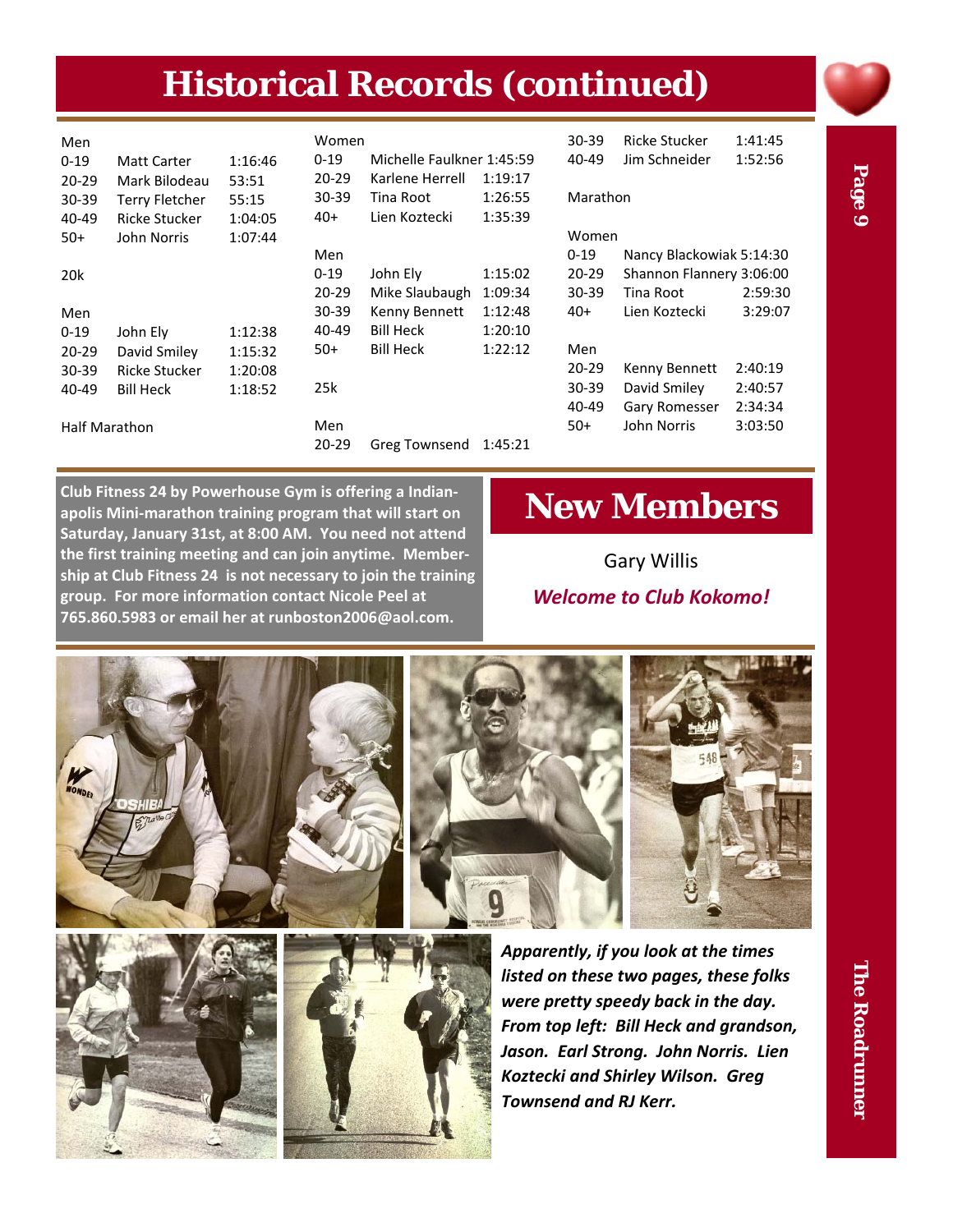

Page 10

# **Walking Club Records**

| 1 Mile         |                                |                | 55-59          | Sue Smock              | 32:08          |
|----------------|--------------------------------|----------------|----------------|------------------------|----------------|
|                |                                |                | 60-64          | Pat Robertson          | 40:10          |
| Women          |                                |                | 65-69          | Pat Robertson          | 42:20          |
| 35-39          | Raye Jean Swinehart            |                | $70+$          | Helen Brown            | 50:08          |
|                | 49:02                          |                |                |                        |                |
| 40-44          | Jane Inman                     | 24:53          | Men            |                        |                |
| 45-49          | <b>Barb Coles</b>              | 49:01          | $0 - 12$       | Nicholas Allen         | 40:49          |
| 50-54          | Janita Beall                   | 27:20          | 35-39          | <b>Brian Allen</b>     | 35:42          |
| 55-59          | JJ Schmidt                     | 24:51          | 40-44          | Steve Inman            | 33:29          |
| 60-64          | Pat Robertson                  | 28:43          | 45-49          | <b>Rick Spencer</b>    | 27:17          |
|                |                                |                | 50-54          | <b>Tim Taflinger</b>   | 27:09          |
| Men            |                                |                | 55-59          | <b>Steve Mount</b>     | 32:28          |
| 40-44          | Steve Inman                    | 22:10          | 60-64          | Jerry Lambert          | 26:36          |
| 45-49          | <b>Tim Taflinger</b>           | 23:16          | 65-69          | Jerry Lambert          | 26:45          |
| 55-59          | <b>Barry Donovan</b>           | 24:57          | 70+            | Jerry Lambert          | 30:49          |
| 60-64          | Jerry Lambert                  | 20:42          |                |                        |                |
|                |                                |                | 5k             |                        |                |
| 2 Mile         |                                |                |                |                        |                |
|                |                                |                | Women          |                        |                |
| Women          |                                |                | $0 - 12$       | <b>Emily Allen</b>     | 39:34          |
| 35-39          | Mary Miller                    | 25:22          | 13-19          | Karly Irwin            | 43:32          |
| 40-44          | Mary Miller                    | 24:18          | 20-24          | Cara Lee               | 40:28          |
| 45-49          | <b>Barb Coles</b>              | 33:01          | 25-29          | Geana Mosson           | 35:51          |
| 50-54          | Donna Gentry                   | 27:51          | 30-34          | Penny Frazier          | 37:01          |
| 55-59          | JJ Schmidt                     | 27:12          | 35-39          | Mary Miller            | 33:07          |
| 60-64          | Pat Robertson                  | 27:25          | 40-44          | Mary Miller            | 33:03          |
| $70+$          | Helen Brown                    | 35:25          | 45-49          | Mary Miller            | 32:17          |
|                |                                |                | 50-54          | Anna Dollens           | 35:50          |
| Men            |                                |                | 55-59          | Sue Smock              | 32:25          |
| $0 - 12$       | Wesley White                   | 21:59          | 60-64          | Sylvia Burgin          | 41:00          |
| 40-44          | Steve Inman                    | 23:17          | 65-69          | Pat Robertson          | 42:43          |
| 45-49          | <b>Rick Spencer</b>            | 20:01          | 70+            | Helen Brown            | 51:11          |
| 50-54          | <b>Tim Taflinger</b>           | 22:18          |                |                        |                |
| 60-64          | Jerry Lambert                  | 17:30          | Men            |                        |                |
|                |                                |                | $0 - 12$       | Nicholas Allen         | 39:43          |
| 4k             |                                |                | $20 - 24$      | <b>Jack Sanders</b>    | 43:25          |
|                |                                |                | 35-39          | <b>Brian Allen</b>     | 36:57          |
| Women          |                                |                | 40-44          | Steve Inman            | 33:24          |
| 25-29          | Geana Mosson                   | 34:08          | 45-49          | <b>Rick Spencer</b>    | 28:06          |
| 40-44          | Mary Miller                    | 32:11          | 50-54          | <b>Tim Taflinger</b>   | 28:38          |
| 45-49          | Mary Miller                    | 27:41<br>42:59 | 55-59          | Jerry Lambert          | 27:15          |
| 50-54          | Barb Wand                      |                | 60-64          | Jerry Lambert          | 27:29          |
| 60-64<br>65-69 | Pat Robertson<br>Pat Robertson | 38:02<br>40:04 | 65-69<br>$70+$ | Jerry Lambert          | 27:41<br>30:39 |
|                |                                |                |                | Jerry Lambert          |                |
| Men            |                                |                | 4 Mile         |                        |                |
| 40-44          | Steve Inman                    | 31:01          |                |                        |                |
| 45-49          | Keith McAndrews26:26           |                | Women          |                        |                |
| 50-54          | <b>Rick Spencer</b>            | 25:46          | $0 - 12$       | <b>Emily Allen</b>     | 53:42          |
| 60-64          | John McGinty                   | 32:05          | 20-24          | Kerry Miklik           | 1:00:18        |
| 65-69          | Jerry Lambert                  | 26:30          | 25-29          | Michelle Crocket 53:37 |                |
|                |                                |                | 30-34          | Penny Frazier          | 48:01          |
| 3 Mile         |                                |                | 35-39          | Roberta Myers          | 46:27          |
|                |                                |                | 40-44          | Diane Shockey          | 50:38          |
| Women          |                                |                | 45-49          | Mary Miller            | 43:05          |
| $0 - 12$       | <b>Emily Allen</b>             | 40:54          | 50-54          | Anna Dollens           | 48:13          |
| 35-39          | Raye Jean Swinehart            |                | 55-59          | Julia Donahue          | 50:13          |
|                | 42:43                          |                | 60-64          | Pat Robertson          | 55:12          |
| 40-44          | Mary Miller                    | 32:08          | 65-69          | Pat Robertson          | 59:52          |
| 45-49          | Mary Miller                    | 31:26          | 70+            | Helen Brown            | 1:07:50        |
| 50-54          | Diane Gifford                  | 35:15          |                |                        |                |

| Men<br>$0 - 12$<br>35-39<br>45-49<br>50-54<br>55-59<br>60-64<br>65-69<br>$70+$            | Nicholas Allen<br>Brian Allen<br><b>Tim Taflinger</b><br><b>Rick Spencer</b><br>Jerry Lambert<br>Jerry Lambert<br>Jerry Lambert<br>Jerry Lambert          | 53:14<br>45:36<br>39:36<br>40:58<br>37:11<br>38:21<br>41:25<br>40:45                 |
|-------------------------------------------------------------------------------------------|-----------------------------------------------------------------------------------------------------------------------------------------------------------|--------------------------------------------------------------------------------------|
| 5 Mile                                                                                    |                                                                                                                                                           |                                                                                      |
| Women<br>$0 - 12$<br>35-39<br>40-44<br>45-49<br>50-54<br>55-59<br>60-64<br>65-69<br>$70+$ | <b>Emily Allen</b><br>Mary Miller<br>Mary Miller<br>Mary Miller<br>Anna Dollens<br>JJ Schmidt<br>Pat Robertson<br>Pat Robertson                           | 1:11:43<br>1:09:00<br>55:15<br>55:02<br>59:55<br>1:04:42<br>1:10:23<br>1:14:09       |
| Men<br>35-39<br>40-44<br>45-49<br>50-54<br>55-59<br>60-64                                 | <b>Brian Allen</b><br>Steve Inman<br><b>Rick Spencer</b><br><b>Barry Donovan</b><br><b>Tom Gebeau</b><br>Jerry Lambert                                    | 1:16:26<br>56:56<br>47:45<br>49:12<br>59:34<br>46:58                                 |
| Half Marathon                                                                             |                                                                                                                                                           |                                                                                      |
| Women<br>$20 - 24$<br>35-39<br>40-44<br>45-49<br>50-54<br>55-59<br>60-64<br>65-69         | Cara Lee<br><b>Sharon Miller</b><br>Mary Miller<br>Mary Miller<br>Anna Dollens<br><b>Sue Smock</b><br>Pat Robertson<br>Pat Robertson                      | 3:22:09<br>2:56:22<br>2:27:31<br>2:29:36<br>2:27:32<br>2:49:16<br>3:09:52<br>3:18:58 |
| Men<br>35-39<br>40-44<br>45-49<br>50-54<br>55-59<br>60-64<br>65-69<br>$70+$               | <b>Tim Revils</b><br><b>Brian Allen</b><br><b>Rick Spencer</b><br><b>Rick Spencer</b><br>Robin Michael<br>Jerry Lambert<br>Jerry Lambert<br>Jerry Lambert | 3:15:21<br>2:47:51<br>2:12:55<br>2:05:30<br>2:22:11<br>2:31:53<br>2:25:21<br>2:43:32 |
| Marathon                                                                                  |                                                                                                                                                           |                                                                                      |
| Men<br>45-49<br>50-54<br>55-59                                                            | Keith McAndrews5:14:56<br>Keith McAndrews6:00:08<br>Melvin Hobbs III 6:09:17                                                                              |                                                                                      |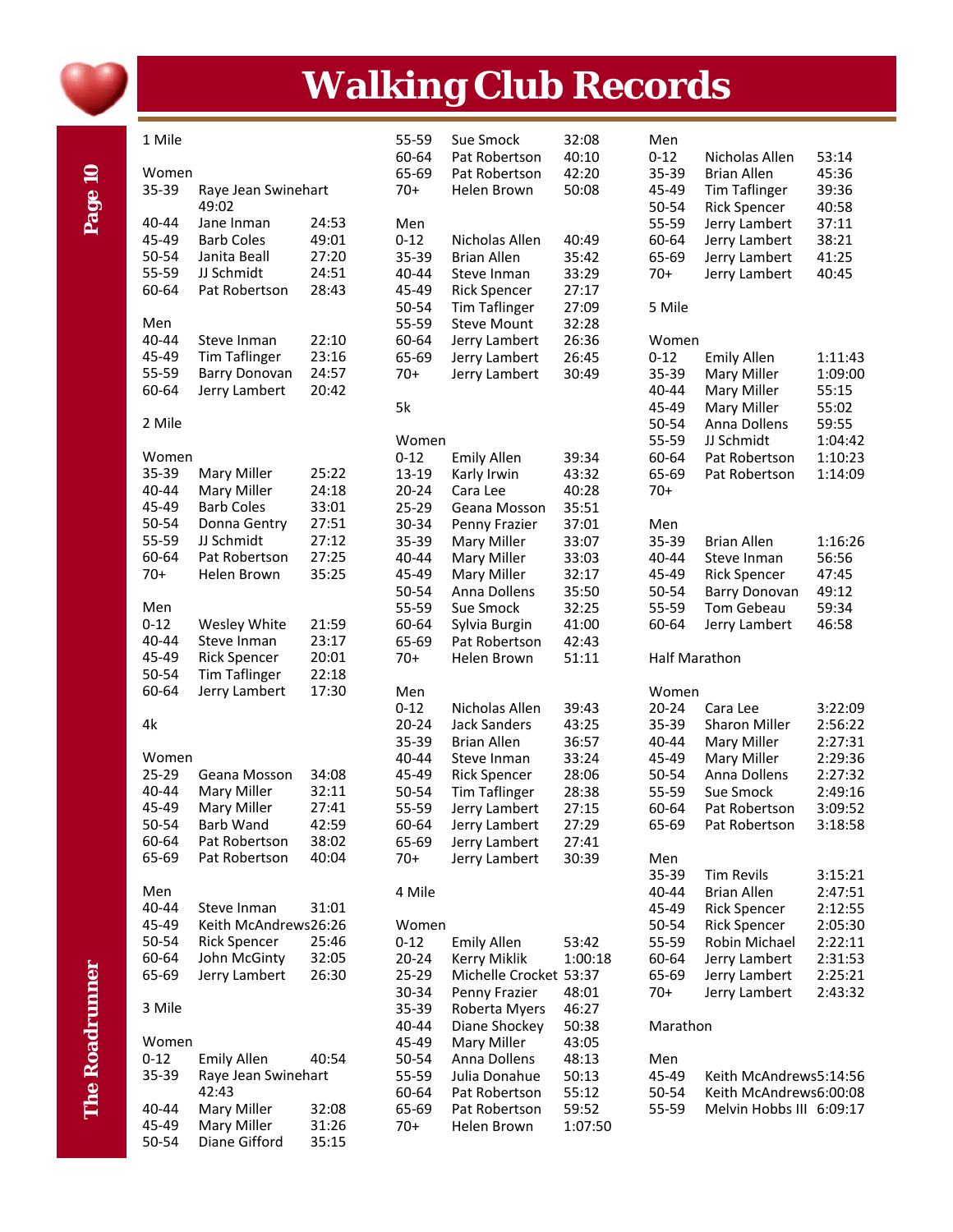# **Best Times 2008**

| <b>Runners</b> |                           |       | 40-44     | Dana Neer                | 17:43 | 60-64     | <b>Ricke Stucker</b>       | 41:32                  |
|----------------|---------------------------|-------|-----------|--------------------------|-------|-----------|----------------------------|------------------------|
|                |                           |       | 45-49     | <b>Byron Bundrent</b>    | 18:00 | 65-69     | Ernie Strawn               | 40:18                  |
| 1 Mile         |                           |       | 50-54     | Earl Strong              | 21:25 | $70+$     | <b>Bill Heck</b>           | 51:23                  |
|                |                           |       | 55-59     | Joe Rangel               | 18:47 |           |                            |                        |
| Women          |                           |       | 60-64     | Ricke Stucker            | 23:41 | 5 Mile    |                            |                        |
| $0 - 12$       | Aubry Jackson             | 9:32  | 65-69     | Ernie Strawn             | 25:11 |           |                            |                        |
| 13-19          | Maya Brooks               | 6:57  | $70+$     | <b>Bill Heck</b>         | 28:06 | Women     |                            |                        |
| 2-024          | Megan Tetrault            | 7:08  |           |                          |       | $20 - 24$ | Sarah Lee                  | 49:05                  |
| 25-29          | Michelle Clendenning 6:47 |       | 4 Mile    |                          |       | $25-29$   | Allison Irvin              | 39:08                  |
| 30-34          | Darci York                | 7:56  |           |                          |       | 30-34     | Kelly Wright               | 36:04                  |
| 35-39          | Nicole Peel               | 6:53  | Women     |                          |       | 35-39     | <b>Heather Weber</b>       | 30:27                  |
| 40-44          | Laura Rosenstengel 7:20   |       | $0 - 12$  | Aubry Jackson            | 46:02 | 40-44     | Michelle Larson            | 40:43                  |
| 45-49          | Cheryl Marner             | 7:39  | 13-19     | <b>Waverly Neer</b>      | 23:55 | 45-49     | Cheryl Marner              | 41:52                  |
| 50-54          | <b>Robin Tetrault</b>     | 8:00  | $20 - 24$ | Megan Tetrault           | 33:04 | 50-54     | Robin Tetrault             | 45:59                  |
| 55-59          | Joyce Pennycoff           | 8:19  | 25-29     | Allison Irvin            | 29:47 | 55-59     | Joyce Pennycoff 49:55      |                        |
| 60-64          | Kathy Murdoch             | 7:48  | 30-34     | Robyn Pagington 26:36    |       | 60-64     | Kathy Murdoch              | 44:50                  |
|                |                           |       | 35-39     | Heather Weber 24:00      |       |           |                            |                        |
| Men            |                           |       | 40-44     | Laura Rosenstengel 34:36 |       | Men       |                            |                        |
| $0 - 12$       | <b>Waylon Coulter</b>     | 5:50  | 45-49     | Roxane Burrous 31:42     |       | $0 - 12$  | <b>Waylon Coulter</b>      | 38:21                  |
| 13-19          | Nich Lipari               | 6:03  | 50-54     | <b>Robin Tetrault</b>    | 35:09 | 13-19     | Nich Lipari                | 35:07                  |
| $20 - 24$      | <b>Bryan Phillips</b>     | 4:36  | 55-59     | Joyce Pennycoff 38:03    |       | 25-29     | Jason Rush                 | 40:24                  |
| 25-29          | Cory Jackson              | 7:03  | 60-64     | Kathy Murdoch            | 34:25 | 30-34     | William Irvin              | 30:33                  |
| 30-34          | William Irvin             | 5:22  |           |                          |       | 35-39     | <b>Scott Colford</b>       | 27:23                  |
| 35-39          | Paul Wyman                | 6:16  | Men       |                          |       | 40-44     | Dana Neer                  | 29:15                  |
| 40-44          | Dana Neer                 | 5:07  | $0 - 12$  | <b>Waylon Coulter</b>    | 29:17 | 45-49     | <b>Byron Bundrent</b>      | 30:17                  |
| 45-49          | <b>Brian Moore</b>        | 5:43  | 13-19     | Sam Freeman              | 24:02 | 50-54     | Jeff Cardwell              | 37:29                  |
| 50-54          | Jeff Cardwell             | 5:55  | $20 - 24$ | <b>Bryan Phillips</b>    | 21:00 | 55-59     | Joe Rangel                 | 31:00                  |
| 55-59          | Joe Rangel                | 5:38  | 25-29     | Matt Yarosz              | 24:47 | 60-64     | <b>Ricke Stucker</b>       | 39:34                  |
| 60-64          | Darrell York              | 7:44  | 30-34     | Matt York                | 24:19 | 65-69     | Dale Sullivan              | 48:29                  |
| 65-69          | Ernie Strawn              | 7:37  | 35-39     | Scott Colford            | 21:43 |           |                            |                        |
| $70+$          | <b>Bill Heck</b>          | 7:39  | 40-44     | Dana Neer                | 23:36 | 10k       |                            |                        |
|                |                           |       | 45-49     | <b>Byron Bundrent</b>    | 22:52 |           |                            |                        |
| 5k             |                           |       | 50-54     | Jeff Cardwell            | 28:20 | Women     |                            |                        |
|                |                           |       | 55-59     | Joe Rangel               | 24:03 | 25-29     | Michelle Clendenning 49:01 |                        |
| Women          |                           |       | 60-64     | David Hughes             | 31:18 | 35-39     | <b>Heather Weber</b>       | 38:14                  |
| $0 - 12$       | Aubry Jackson             | 34:08 | 65-69     | <b>Stan Shuey</b>        | 33:21 | 55-59     | Robin Cole                 | 1:06:33                |
| 13-19          | Katie Hollingsworth 20:50 |       | $70+$     | <b>Bill Heck</b>         | 37:40 |           |                            |                        |
| $20 - 24$      | Sarah Bauson              | 25:00 |           |                          |       | Men       |                            |                        |
| 25-29          | Allison Irvin             | 22:57 |           |                          |       | 25-29     | Joe Hubbs                  | 46:31                  |
| 30-34          | Robyn Pagington 21:32     |       | 8k        |                          |       | 30-34     | William Irvin              | 38:29                  |
| 35-39          | <b>Heather Weber</b>      | 18:22 |           |                          |       | 35-39     | <b>Scott Colford</b>       | 33:52                  |
| 40-44          | Lisa Hobbs                | 23:21 | Women     |                          |       | 45-49     | Ken Swinehart              | 55:07                  |
| 45-49          | Roxane Burrous            | 24:48 | 35-39     | Lisa Jones               | 40:53 | 50-54     | <b>Greg Townsend</b>       | 51:18                  |
| 50-54          | <b>Robin Tetrault</b>     | 26:25 | 45-49     | Cassie Bauson            | 50:14 | 55-59     | Joe Rangel                 | 39:35                  |
| 55-59          | Joyce Pennycoff 28:04     |       | 50-54     | Vicki Boles              | 51:04 | 60-64     | David Hughes               | 54:22                  |
| 60-64          | Kathy Murdoch             | 26:48 | 55-59     | Robin Cole               | 49:39 |           |                            |                        |
|                |                           |       |           |                          |       | 15k       |                            |                        |
| Men            |                           |       | Men       |                          |       |           |                            |                        |
| $0 - 12$       | <b>Waylon Coulter</b>     | 20:23 | 13-19     | Nich Lipari              | 32:22 | Women     |                            |                        |
| 13-19          | Sam Freeman               | 18:25 | 25-29     | Jason Rush               | 41:11 | 25-29     | Allison Irvin              | 1:13:11                |
| $20 - 24$      | <b>Bryan Phillips</b>     | 16:24 | 35-39     | Scott Colford            | 27:54 | 30-34     | Kelly Wright               | 1:09:20                |
| 25-29          | Matt Yarosz               | 18:33 | 45-49     | <b>Byron Bundrent</b>    | 28:39 | 35-39     | <b>Heather Weber</b>       | 1:00:59                |
| 30-34          | William Irvin             | 18:05 | 50-54     | Jeff Cardwell            | 37:45 |           |                            |                        |
| 35-39          | Scott Colford             | 16:45 | 55-59     | Joe Rangel               | 32:25 |           |                            | (Continued on page 12) |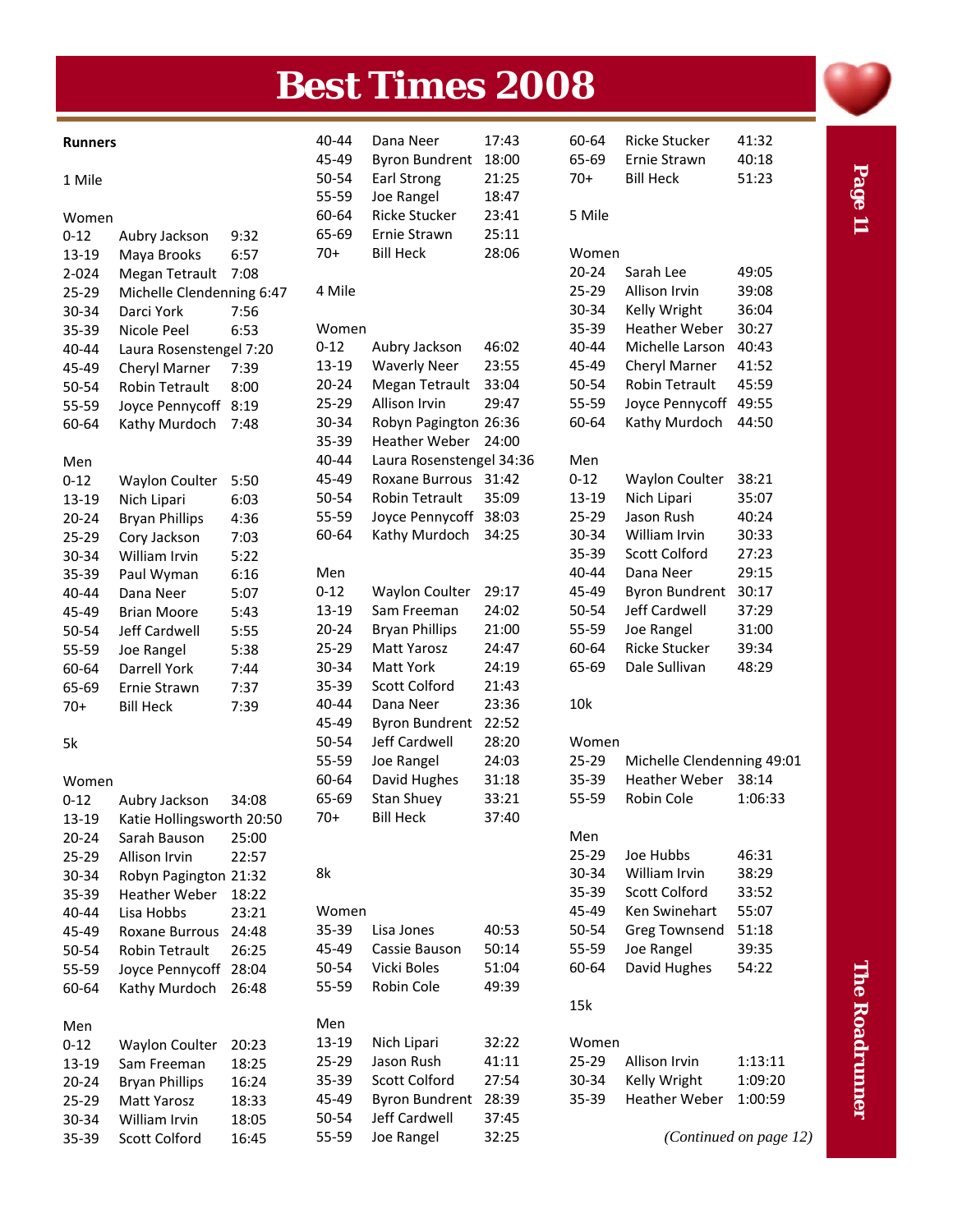

# **Best Times 2008 (continued)**

#### *(Continued from page 11)* Marathon

|                      |                                   |         | Women   |                        |         |
|----------------------|-----------------------------------|---------|---------|------------------------|---------|
| Men                  |                                   |         | 25-29   | Allison Irvin          | 3:58:56 |
| 30-34                | William Irvin                     | 58:39   | 30-34   | Kelly Wright           | 4:05:13 |
| 35-39                | <b>Scott Colford</b>              | 51:09   | 35-39   | <b>Heather Weber</b>   | 3:36:54 |
| 50-54                | Earl Strong                       | 1:11:01 | 40-44   | Patti Reinhardt        | 4:42:23 |
| 55-59                | Joe Rangel                        | 1:00:35 | 45-49   | Carla Yerkes           | 3:31:41 |
|                      |                                   |         | 50-54   | <b>Robin Tetrault</b>  | 5:12:45 |
| 10 Mile              |                                   |         |         |                        |         |
|                      |                                   |         | Men     |                        |         |
| Women                |                                   |         | 25-29   | Joe Hubbs              | 4:08:35 |
| 25-29                | Allison Irvin                     | 1:21:14 | 30-34   | <b>Matt York</b>       | 3:08:42 |
| 35-39                | <b>Heather Weber</b>              | 1:06:48 | 35-39   | <b>Scott Colford</b>   | 2:33:31 |
| 40-44                | Michelle Larson                   | 1:30:35 | 40-44   | <b>Brian Reinhardt</b> | 3:11:28 |
| 45-49                | Cheryl Marner                     | 1:28:43 | 45-49   | <b>Eric Mathew</b>     | 3:43:57 |
| 50-54                | <b>Robin Tetrault</b>             | 1:36:36 | 50-54   | Earl Strong            | 3:44:22 |
|                      |                                   |         | 55-59   | <b>Tom Miklik</b>      | 4:36:57 |
|                      |                                   |         | 60-64   | <b>Bill Barnett</b>    |         |
| Men<br>25-29         | Jason Rush                        | 1:29:46 |         |                        | 3:55:25 |
| 30-34                | William Irvin                     | 1:06:07 | Walkers |                        |         |
|                      |                                   |         |         |                        |         |
| 35-39                | <b>Scott Colford</b>              | 55:24   |         |                        |         |
| 40-44                | Dana Neer<br><b>Ken Swinehart</b> | 1:02:52 | 3 Mile  |                        |         |
| 45-49                |                                   | 1:40:48 |         |                        |         |
| 50-54                | Earl Strong                       | 1:19:29 | Women   |                        |         |
| 55-59                | Joe Rangel                        | 1:07:15 | 13-19   | <b>Emily Allen</b>     | 40:05   |
| 65-69                | <b>Bill Barnett</b>               | 1:28:44 | 30-34   | Adriene Riggle         | 43:02   |
|                      |                                   |         | 40-44   | Carol Savage           | 48:02   |
| <b>Half Marathon</b> |                                   |         | 45-49   | Mary Miller            | 31:26   |
|                      |                                   |         | 50-54   | Anna Dollens           | 35:41   |
| Women                |                                   |         | 55-59   | Jeannie Clark          | 44:15   |
| $0 - 12$             | Victoria Christenson 2:43:52      |         | 60-64   | Diana Brown            | 45:36   |
| 13-19                | Katie Hollingsworth 1:47:33       |         |         |                        |         |
| $20 - 24$            | Sarah Lee                         | 2:29:45 | Men     |                        |         |
| 25-29                | Allison Irvin                     | 1:46:32 | 40-44   | <b>Tim Revils</b>      | 50:16   |
| 30-34                | Kelly Wright                      | 1:47:23 | 45-49   | Steve Iman             | 33:53   |
| 35-39                | <b>Heather Weber</b>              | 1:25:15 | 50-54   | <b>Rick Spencer</b>    | 31:26   |
| 40-44                | Michelle Larson                   | 1:53:35 | 55-59   | Robin Michael          | 35:42   |
| 45-49                | Carla Yerkes                      | 1:38:23 | 60-64   | David Mygrant          | 36:35   |
| 50-54                | Robin Tetrault                    | 2:30:00 | $70+$   | Jerry Lambert          | 30:49   |
| 55-59                | Joyce Pennycoff                   | 2:25:39 |         |                        |         |
| 60-64                | Sylvia Burgin                     | 3:00:51 | 5k      |                        |         |
|                      |                                   |         |         |                        |         |
| Men                  |                                   |         | Women   |                        |         |
| 13-19                | Carl Christenson                  | 1:35:50 | 13-19   | <b>Emily Allen</b>     | 41:44   |
| 25-29                | Joe Hubbs                         | 1:43:11 | 30-34   | Adriene Riggle         | 41:39   |
| 30-34                | William Irvin                     | 1:25:32 | 45-49   | Mary Miller            | 32:49   |
| 35-39                | <b>Scott Colford</b>              | 1:13:44 | 50-54   | Anna Dollens           | 35:50   |
| 40-44                | Dana Neer                         | 1:20:13 | 55-59   | Jeannie Clark          | 40:25   |
| 45-49                | <b>Byron Bundrent</b>             | 1:21:50 | 60-64   | Diana Brown            | 46:50   |
| 50-54                | Don Gifford                       | 1:41:44 | 65-69   | <b>Trudy Pierce</b>    | 45:12   |
| 55-59                | Joe Rangel                        | 1:28:51 | $70+$   | Pat Robertson          | 46:39   |
| 60-64                | <b>Bill Barnett</b>               | 1:49:05 |         |                        |         |
| 65-69                | John Norris                       | 2:19:55 | Men     |                        |         |

|          | 40-44                | <b>Tim Revils</b>        | 42:02   |
|----------|----------------------|--------------------------|---------|
|          | 45-49                | Steve Inman              | 34:49   |
|          | 50-54                | <b>Rick Spencer</b>      | 29:24   |
|          | 55-59                | <b>Tim Taflinger</b>     | 34:24   |
|          | 60-64                | David Mygrant            | 36:52   |
|          | 65-69                | Darrell Pennycoff 41:06  |         |
|          | $70+$                | Jerry Lambert            | 30:39   |
|          | 4 Mile               |                          |         |
|          | Women                |                          |         |
|          | 13-19                | <b>Emily Allen</b>       | 57:59   |
|          | 45-49                | Mary Miller              | 43:59   |
|          | 50-54                | Anna Dollens             | 48:13   |
|          |                      |                          |         |
|          | Men                  |                          |         |
|          | 50-54                | <b>Rick Spencer</b>      | 40:46   |
|          | 55-59                | <b>Tim Taflinger</b>     | 45:28   |
|          | 60-64                | <b>Jim Burrous</b>       | 56:37   |
|          | $70+$                | Jerry Lambert            | 40:45   |
|          | 5 Mile               |                          |         |
|          | Women                |                          |         |
|          | 45-49                | Jane Inman               | 1:06:24 |
|          | 50-54                | Anna Dollens             | 59:55   |
|          | Men                  |                          |         |
|          | 45-49                | Steve Inman              | 58:52   |
|          | 55-59                | <b>Tim Taflinger</b>     | 1:02:39 |
|          | <b>Half Marathon</b> |                          |         |
| Women    |                      |                          |         |
|          | 30-34                | Jessica Austin           | 3:14:15 |
|          | 40-44                | Carol Savage             | 3:46:39 |
|          | 45-49                | Mary Miller              | 2:27:02 |
|          | 50-54                | Anna Dollens             | 2:27:32 |
|          | 55-59                | <b>Judy Smith</b>        | 2:55:25 |
|          | 60-64                | Susan Gerhart            | 3:15:45 |
|          | 65-69                | Kathleen Leach           | 3:10:45 |
|          | 70+                  | Pat Robertson            | 3:39:27 |
|          | Men                  |                          |         |
|          | 45-49                | Steve Inman              | 2:42:54 |
|          | 50-54                | <b>Rick Spencer</b>      | 2:57:43 |
|          | 55-59                | Robin Michael            | 2:40:21 |
|          | 60-64                | Jim Burrous              | 3:14:02 |
|          | 70+                  | Jerry Lambert            | 2:43:32 |
| Marathon |                      |                          |         |
|          |                      |                          |         |
|          | Men<br>55-59         | Melvin Hobbs III 6:09:17 |         |
|          |                      |                          |         |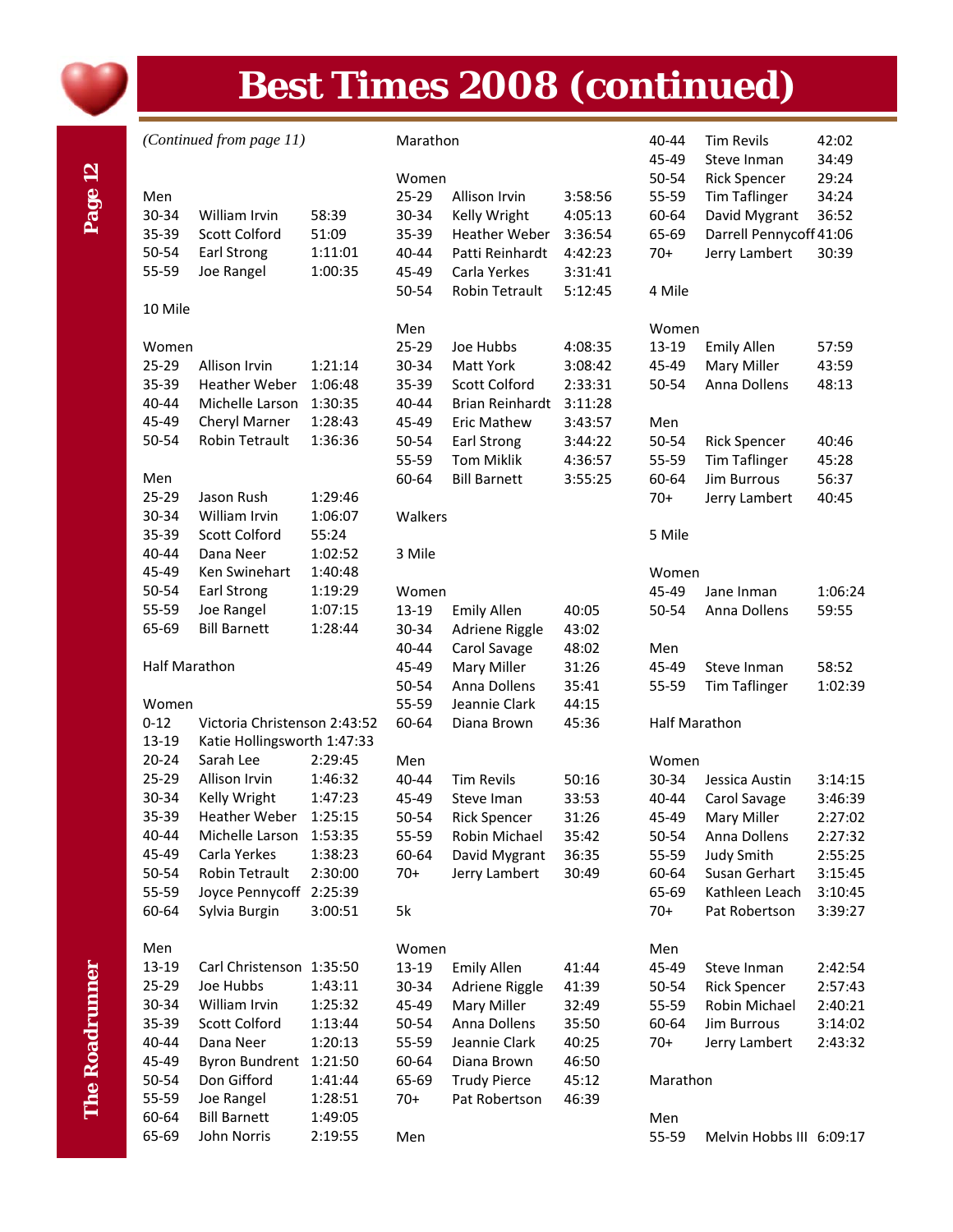#### **Race Calendar**

March 7 Norris Insurance 5K Run/Walk Time: 9 AM Location: Amboy, IN

March 14 Old Ben 5K Run/Walk Time: 9 AM Location: Highland Park

March 28 Sam Costa ¼ and ½ Marathon Time: 9 AM Location: Carmel, IN

April 4 CK Ultimate 10m run or 5m Run/Walk Time: 9 AM Location: Logansport, IN

April 18 Race for the Cure 5K Run/Walk Time: 9 AM Location: Indianapolis, IN 10 points for each finisher

May 16 Norris Insurance 4M Run/ 3M Walk Time: 8 AM Location: Jackson Morrow Park

June 4, June 11, June 18, June 25, July 2, July 9, July 16, July 23 (Awards) Coyote Kids Time: 6 PM Location: TBD

June 6 Trojan Trot 5k Run/Walk Time: 8 AM Location: Sharpsville, IN

June 13 Norris Insurance 5 Mile Run/ 5K Walk Time: 8 AM Location: Greentown, IN

June 19‐20 (Tentative) Relay for Life Location: Kokomo High School

June 27 Haynes‐Apperson 4 Mile Run/3 Mile Walk Time: 8 AM Location: Memorial Gym, Kokomo

July 11 Race for Grace 5K Run Time: 8 AM Location: Logansport, IN

July 18 Panther Prowl 4 Mile Run/5k Walk Time: 8 AM Location: Western H.S., Russiaville

August 1 Norris Insurance 5K Run/ Walk Time: 8 AM Location: Converse, IN

August 8 CKRR Age‐Graded 4M Run/5K Walk Time: 8 AM Location: Highland Park

August 22 Run for Shelter 5k Run/Walk Time: 8 AM Location: Oakbrook Valley

September 26 BeeBumble 5k‐10k Run/5k Walk Time: 8 AM Location: Burnetsville, IN

October 3 Cole Porter 5k‐15K Run/5k Walk Time: 8:30 AM Location: Peru, IN

October 18 Club Kokomo 8k Run/3 Mile Walk Time: 2 PM Location: Nickel Plate Trail, Peru

November 8 Run the Mounds 5m Run/Walk Time: 2 PM Location: Anderson, IN

November 14 Charity Run/Walk 5k Time: 9 AM Location: McKinley School

November 26 CKRR Thanksgiving Day Fun Run Time: 8 AM Location: Highland Park (Non Points)

December 6 CKRR We Care 5k Run/Walk Time: 2 PM Location: Grace Fellowship Church (20 pts each finisher)

December 31 New Years Eve 5k Run/Walk Time: 2 PM Location: UAW Local 292

## **Other Races**

Michael Prow mprow@mail.valpo.k12.in.us 219.548.3694

February 14 Skirt Chasers 5k Run/Walk Shelbyville, Indiana Gretchen Morgan 317.392.0835 gmorgan@shelbyroadrunners.com February 21 Polar Bear 5 Mile Run/5k Walk 9 AM Indiana War Memorial Ken Long 317.884.4001 klong@kenlongassoc.com

# Page 13

February 1 Groundhog 7 1 PM Zionsville High School Will Huiras weh@d‐slaw.com

February 8 Valentine 5k Run/walk 10 AM Valparaiso High School